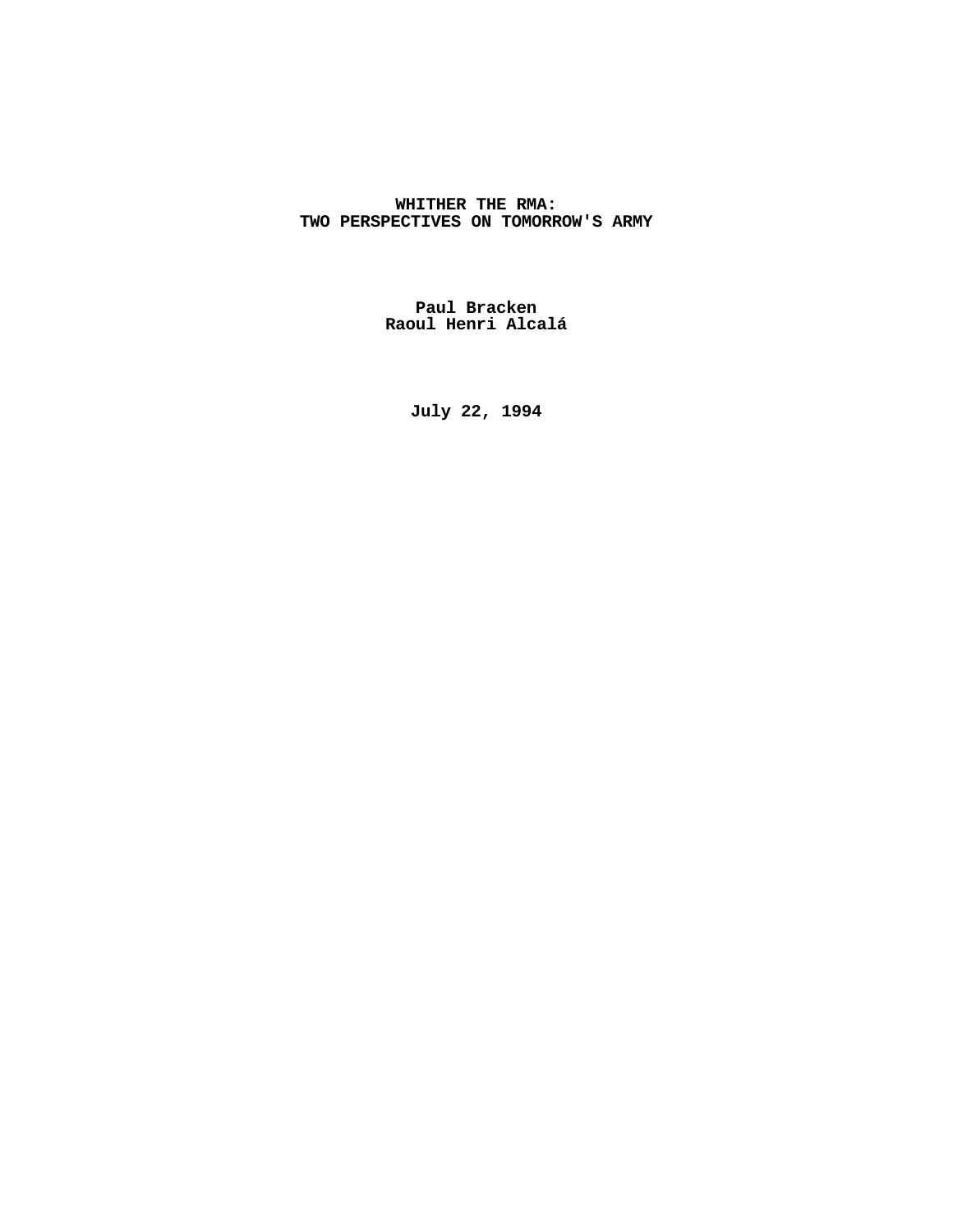#### \*\*\*\*\*\*\*

The views expressed in this report are those of the authors and do not necessarily reflect the official policy of position of the Department of the Army, the Department of Defense, or the U.S. Government. This report is cleared for public release; distribution is unlimited.

#### \*\*\*\*\*\*\*

Comments pertaining to this report are invited and should be forwarded to: Director, Strategic Studies Institute, U.S. Army War College, Carlisle Barracks, PA 17013-5050. Comments also may be conveyed directly to the Conference Organizer, Dr. Earl H. Tilford, Jr., commercial (717) 245-3234 or DSN 242-3234. Copies of this report may be obtained from the Publications and Production Office by calling commercial (717) 245-4133, DSN 242-4133, FAX (717) 245-3820, or via the internet at rummelr@carlisle-emh2.army.mil.

#### \*\*\*\*\*\*\*

All Strategic Studies Institute (SSI) monographs are loaded on the Strategic Studies Institute Homepage for electronic dissemination. SSI's Homepage address is: http://carlisle-www.army.mil/usassi/.

### \*\*\*\*\*\*\*

These papers were originally presented at the U.S. Army War College Fifth Annual Strategy Conference held April 26-28, 1994, with the assistance of the Office of Net Assessment. The Strategic Studies Institute is pleased to publish the papers as part of its Conference Series.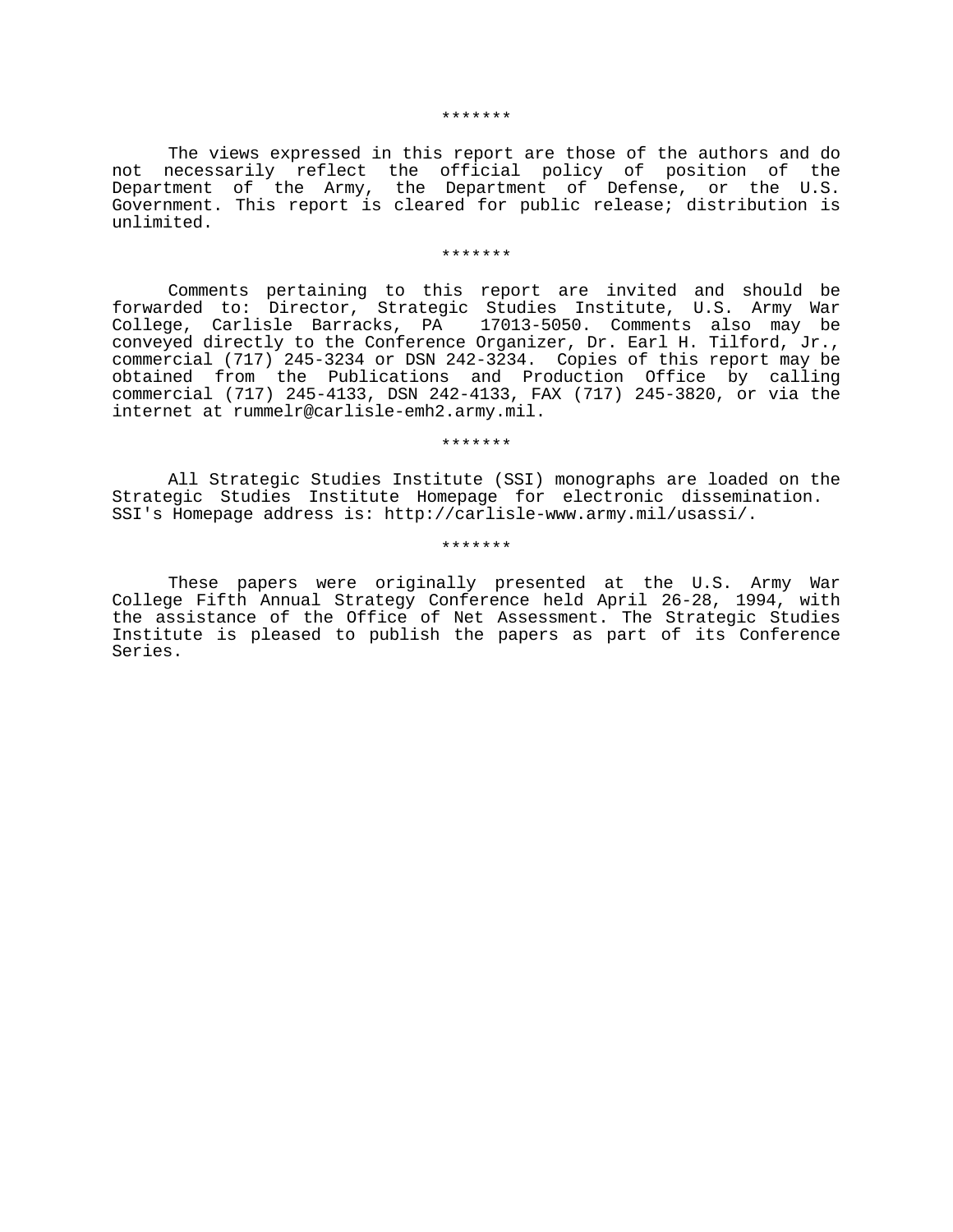### **FOREWORD**

In April 1994, the Army War College's Strategic Studies Institute hosted its Fifth Annual Strategy Conference. The theme was "The Revolution in Military Affairs: Defining an Army for the 21st Century." After fourteen of the nation's leading defense scholars presented papers on the role of technology in warfare, Dr. Paul Bracken and Colonel Raoul Alcala concluded the conference by offering their views of the Army's future.

Professor Bracken contends that the Army of the 21st century will be shaped by domestic concerns as much as by external threats to American security. While economic power has increased in importance in international relations, military power as traditionally conceived remains a dominant factor in determining the status of nations.

Colonel Alcala holds that there is a connection between ideas and principles. He argues that doctrines will provide the basis for force structure, training, and weapons acquisition. Colonel Alcala maintains that the Army's ability to stay intellectually ahead of the technology will be, perhaps, its greatest challenge in the next century.

To contribute to an informed debate about the 21st century Army, the Strategic Studies Institute presents the views of these respected defense intellectuals for your consideration.

> JOHN W. MOUNTCASTLE Colonel, U.S. Army Director, Strategic Studies Institute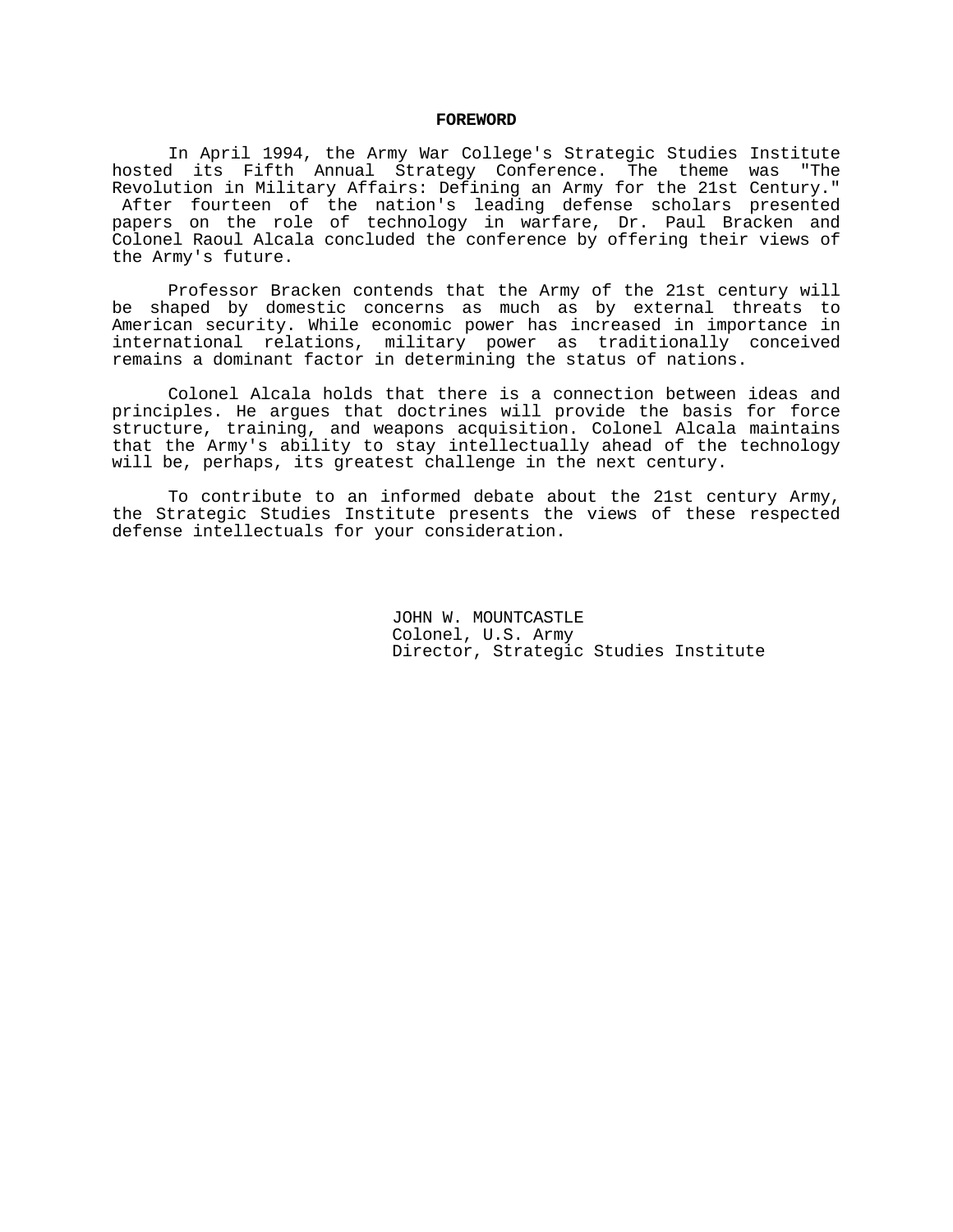## **BIOGRAPHICAL SKETCHES OF THE AUTHORS**

PAUL BRACKEN is Professor of Political Science and Professor of International Business at Yale University. He teaches in the areas of comparative politics, international relations, and international management, and is coordinator of international studies at the Yale Management School. Before joining the Yale faculty in 1983 he was at the Hudson Institute, New York, for 10 years where he led a broad range of policy and economic studies. Dr. Bracken is the author of The Command and Control of Nuclear Forces, and Reforging European Security and many journal articles dealing with defense planning, Asian security, and crisis management. He is working on a book, entitled High Command, on the evolution of large military organizations and their effects on the state system and international relations over the past 500 years. A member of the Council on Foreign Relations, Dr. Bracken received his B.S. in engineering from Columbia University and his Ph.D. in operations research from Yale University.

RAOUL HENRI (ROY) ALCALA heads a consulting firm, Alcala Enterprises, which specializes in national security and foreign policy issues. He retired from the Army in 1991 after four years in charge of the Army Chief of Staff's Assessment and Initiatives Group. As a White House Fellow during the Ford and Carter administrations, he served as a special assistant to the Federal Energy Administrator and to the President's National Security Advisor. A graduate of the U.S. Military Academy, he holds masters degrees from Yale University in international relations and political science. His most recent publications include a policy paper for The Atlantic Council of the United States: The United States, NATO and Security Relations with Central and Eastern Europe; studies for the RAND Corporation, Los Alamos National Laboratory, and Science Applications International Corporation on military strategy, technology, doctrine, training, and force structure, and on Persian Gulf lessons learned. He is a Senior Fellow of Business Executives for National Security.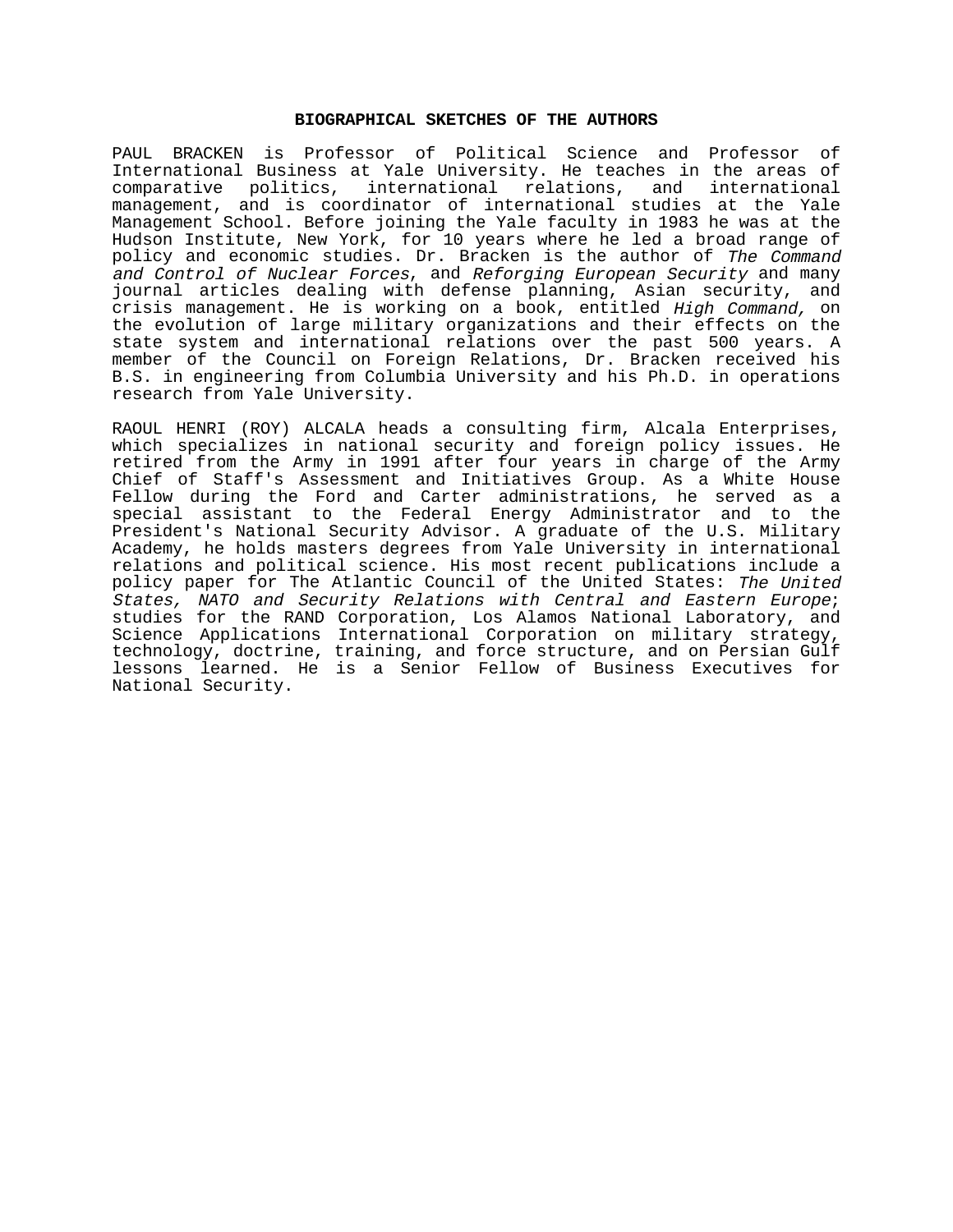### **FUTURE DIRECTIONS FOR THE ARMY Paul Bracken**

The best way to think about a Revolution in Military Affairs (RMA) comes from a statement often heard in business strategic planning circles: It is easier to design the future than it is to predict it. To think about a revolution in military affairs as a predictive problem misses many of the most important parts of such an exercise. The responsibility of the national security community is to consider the impact of such a development precisely because it is a national security community. Other nations may move in this direction, and if ours does not, some extremely serious imbalances could follow. Although the end of the cold war is recognized by all, and although the unique conditions of the Gulf War are understood not to characterize all future U.S. conflicts, a considerable gap exists between saying these things and actually absorbing them into our institutions. This conference is about taking a step in this institutional redirection: making the change from talking about revolutionary change to having it influence the Army's day-to-day actions.

In an article published a few months ago I argued that current thinking about national security was too constrained by immediate issues. Downsizing of force structure, budget reductions, Bosnia, and other issues were all very real problems requiring a great deal of leadership and management to properly deal with them.<sup>1</sup> But there was a subconscious tendency to use these immediate issues as signposts of the future, even though little evidence existed to support such a use. From many years of experience in long-range planning at the Hudson Institute came some difficult lessons learned. The hardest single feature in conducting long-range planning and brainstorming sessions for both government and private sector clients was to divorce oneself from current conditions. In the 1960s, for example, a great many planning studies were built around a continuation of the `youth revolution' of that decade, the introduction of new lifestyles, tastes, and social norms. In the 1970s many planning studies were premised around various solutions and outcomes to the energy crisis. By then the youth movement had been forgotten, just as in the 1980s the energy crisis had been forgotten.

With the end of the cold war it is understandable that immediate issues would be analyzed as future signposts. In the absence of other guidance there is not much else on which to base planning. But if anything seems certain it is that in not too many years a new equilibrium in U.S. military spending will be established, the situation in Bosnia will be accepted, and that new dangers will loom on the nation's horizon.

Yet another aspect of change needs to be emphasized: the inability of people who have been involved in a field for most of their careers to preserve their capacity to be intellectually surprised. A tendency exists in large organizations for members to see the world in terms of an unsurprising repetition of bureaucratic turf grabs, interdepartmental feuds, and self-serving individual behavior. Economist A.O. Hirschman has written that in the field of Latin American economic development too many experts have been unable to see the dramatic changes that have taken place. Instead, they see an out-of-date world defined by government incompetence, civil-military tensions, and technological backwardness. While these exist, important transformations have occurred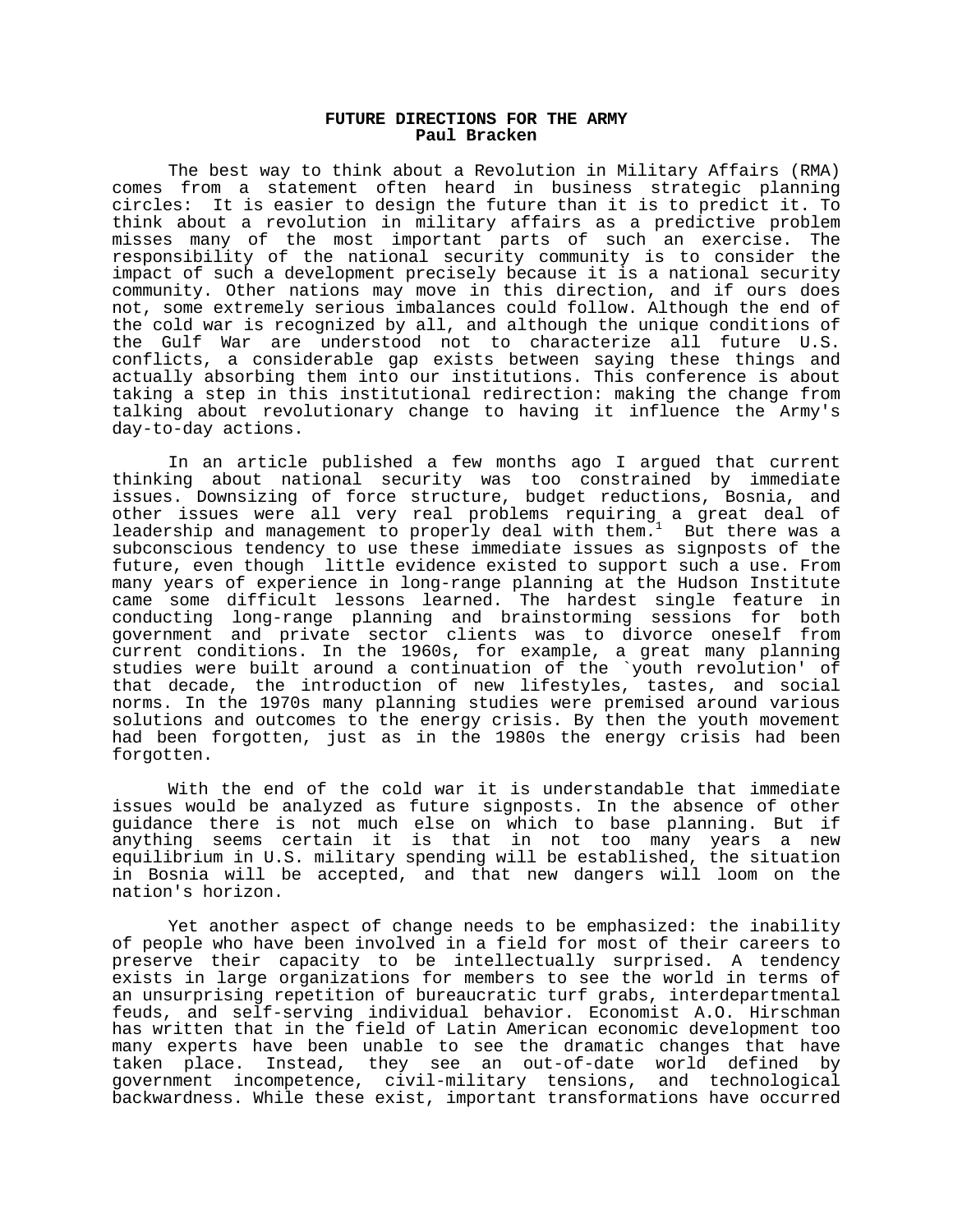in political and economic structures, capital markets, and civil control of the military. If the U.S. Army must maintain one attitude, it is the capacity to accept new ideas and patterns of thinking.

# **Cycles**.

The Army can partly construct its future, but it also must accept certain features of its external environment. Quite often the confluence and superposition of these features of the environment defines the future which actually occurs. For example, in the 1930s the Army found itself in a world where 1) technology in the form of the internal combustion engine created new opportunities for fundamental changes in military strategy and tactics; 2) international relations among states were turning to a more predatory structure with the rise of the communist and fascist dictatorships; and 3) the industrial structure of the United States was changing to permit dramatically new and increased kinds of mobilization, as well as a newly skilled type of soldier who could read, drive a truck, and follow complicated orders.

It is unlikely that had not all three of these developments materialized, the nation would have achieved the success it did in World War II. There is a tendency to want to reduce complex institutional behavior to simple one-dimensional characterizations: "revolutionary technology holds the answer to the future of war," or "without any external threats there is no need for advanced strategic thinking." In fact, something much more complicated takes place involving the interaction of unrelated cycles of trend development. The job of leadership in any institution is to examine the internal and external organizational environments and decide what are the most important cycles affecting them. Strategies must then be formulated to manage the relationship of these, one to the other. The Army leadership in the 1930s had to think not just about the revolutionary implications of the tank, but also of ways to mass produce tanks, train people to repair them, and leverage off other parts of the enormous (relative to Germany and Japan) U.S. industrial base to produce a congruent force structure with a tooth-to-tail ratio that made sense.

With this perspective it is useful to consider `cycles' in key technical and environmental areas. Cycles do not imply predictable periodicity, but rather significant changes in underlying structures that are in most respects unpredictable.

Technology. This probably receives more attention than any other part of the Army's environment. The cold war against the Soviet Union was fought as a virtual war through technological innovation designed to deter military expansion and risk taking. A large technical in-house community has been created. There is a strong tendency for institutional momentum to continue to operate in this manner.

This is not the place for a technical forecast in the dynamic fields of computers, communications, or information technology. Army thinking in this area emphasizes the importance of information, and especially of information dominance over an opponent.<sup>2</sup> Whether this is the right way to look at technology cycles is not clear, but experience in the Gulf War and a perceived likelihood that the United States can exploit such an advantage because of its capacities in computers and telecommunications remains a powerful motivating force, one which, in addition, looks to the future rather than the present.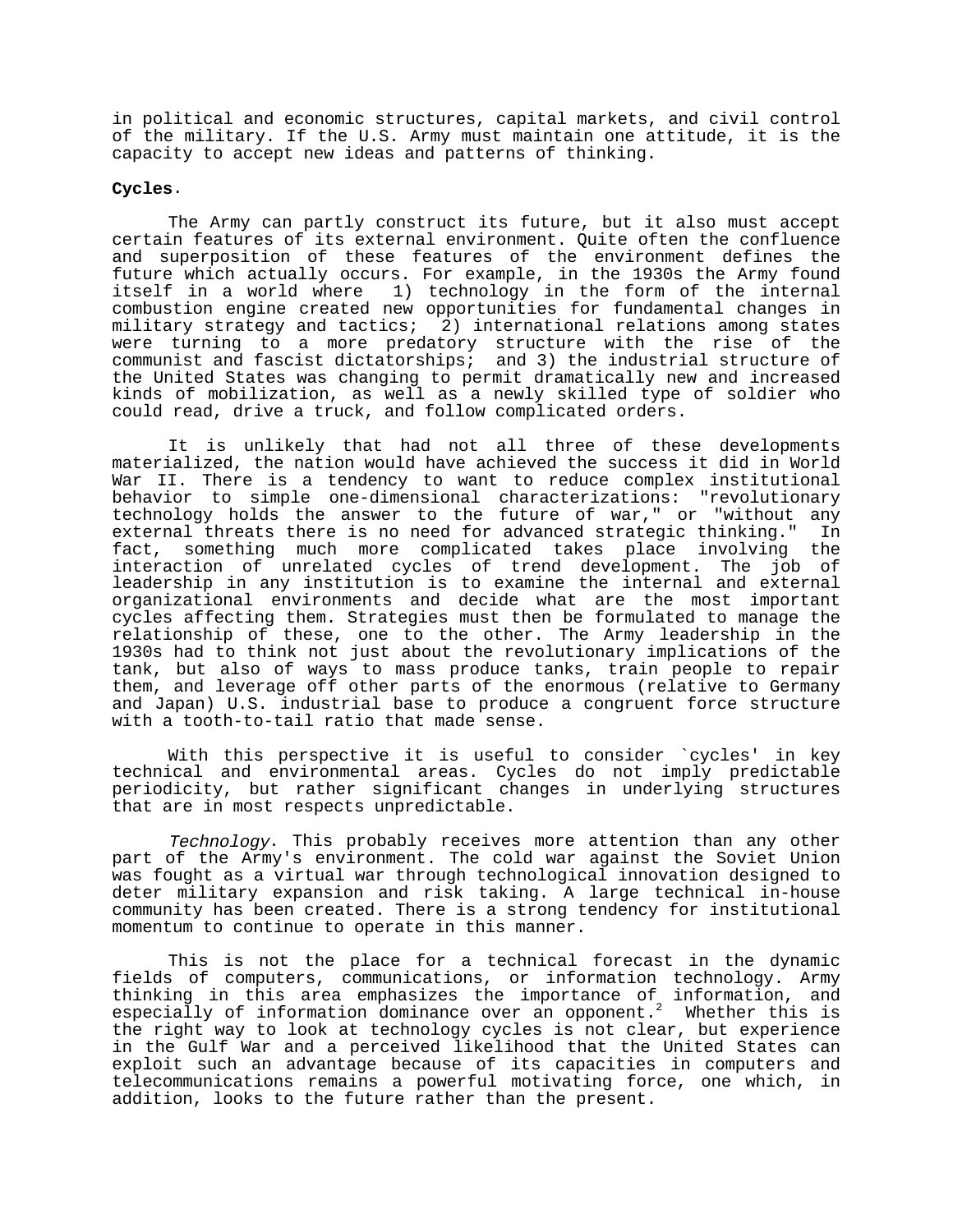A key question in this area is whether the current technological defense community created to innovate during the cold war will remain the best way to do so in the future. The Department of Defense is going through the process of an `acquisition reform,' in which it is estimated that somewhere between 35 - 40 percent overhead rates are attached to the defense acquisition process. With declining defense budgets the overhead costs which once were tolerable are no longer so.

Industrial Structure Changes. In the United States, the military can only be as strong as the underlying economy. During World War II the military gained leverage from the industrial economy. During the cold war the Pentagon gained leverage from the strong technical base, both in industry and academia. To the extent that a revolution in military affairs is actually underway, the relationship between it and the rest of the U.S. and world economies must be explored.

Here something of a paradox may be facing the United States. Against a foe whose strategy and technology were well understood, the Soviet Union, there could be clear objectives to optimize against. This meant that a stable research and development infrastructure could be supported and cultivated. This infrastructure contributed mightily to containment of the Soviet Union. But in a different security environment a new set of military-industry relationships must be forged.

Against a more nebulous set of objectives it is not at all clear that the current R&D infrastructure is what is needed. With its large in-house laboratory and arsenal system, and with a relationship to the private sector that goes through specialized prime defense contractors, the current system has an exorbitant set of overhead and transactions costs associated with it. Thus, the present contracting budget climate may present real opportunities to deconstruct and re-engineer the U.S. defense industrial base.

Another way of putting it is that the budget environment may force technological and industrial changes in the Army's relationship to the larger civilian economy that would not otherwise be politically feasible. Rather than decrying adverse impacts of reduced defense expenditures, it may prove to be the case that the creative destruction of these old relationships is a necessary precursor to full Army participation in the revolution in military affairs. There is historical precedent for this viewpoint. In the 1890s and early 1900s the United States was a rising world power, and it took a supply and logistics debacle in the Spanish American war to spur Congress to eliminate the corrupt old bureau system of service  ${\rm supp}\,{\rm ly.}^3$  But what followed was not so much designed from scratch as superior, as one which intrinsically relied on new capacities of the American economy in administration, professional management, and scale economies. The result was a system that was by no means perfect, but which possessed an ability to respond to large crises, something demonstrated in World War II.

What are some of the new trends in the American economy that could bear on the Army's participation in a revolution in military affairs? One of the most striking features is the increase in efficiency arising from the appearance of tens of thousands of smaller firms, compared to the Fortune 500, which are the incubators of technological innovation. A tendency to think of the familiar giant corporate names as the engines of the U.S. economy remains, but this view is a decade out of date. The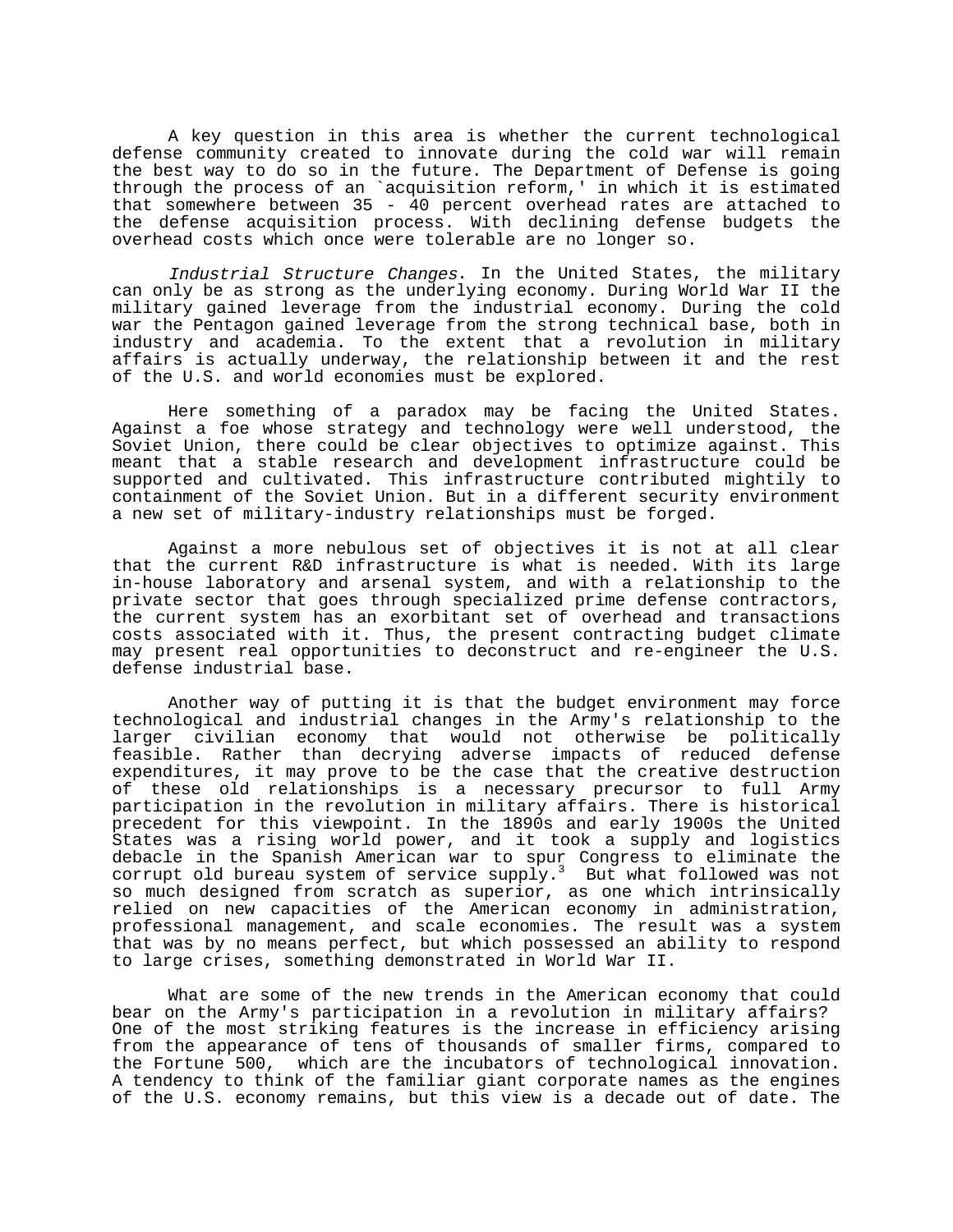computer revolution has produced a wholesale restructuring of industrial organization, whereby smaller firms have been able to capture economies of scope as well as flexible economies of scale.<sup>4</sup> This has produced a move toward strong regional economies, places where these smaller firms thrive for reasons of infrastructure availability, concentration of technical personnel, and flexible relations among actors.<sup>5</sup>

In a related trend the main arena of technical innovation has shifted to the commercial from the government sector. In the 1950s it was the government, principally in DoD but also in other agencies like NASA, that produced the early jet aircraft, computers, and materials breakthroughs. It is now well appreciated that the U.S. Government is a much smaller consumer of these than the private sector. However, it is less well appreciated that the main source of innovation has shifted to the private commercial sector. The U.S. Government, at least currently, maintains a large collection of laboratories and research facilities which it seeks to convert to other purposes. The existing defense industrial base cannot keep up with the private market in producing innovative solutions to problems. But the real question has less to do with the proper disposal of the cold war defense industrial base and everything to do with creating something new. Military planners are confronted with the difficult issue of thinking about a new industrial era, just as planners were in the early part of this century as they confronted their industrial era. This is probably the area in which the revolution in military affairs is in greatest need of thinking.

There are cycles in the relationship between public and private sectors. At certain times government research leads the private sector, and at other times it lags behind it. By all indications we are in a period of private sector leadership, and this is the location of innovation that all of the services must look to for the future. This represents a cultural shift for the services which during the cold war could rely on in-house research establishments to keep them supplied with weapons, ideas, and innovations. A considerable change in outlook will be needed for the Army and for the other services if they are to relate to this different shape of the U.S. economy.

Associated with this trend is what in business schools is referred to as true multinational companies, companies where national borders represent little more than lines on a map. Companies like GE, Siemens, Philips, and, increasingly, even Japanese firms, disperse their skills and research around the globe. Old notions, such as the need to source domestically, may be hard to change, but they are no longer meaningful in today's global economy. As one example, the most advanced battery research in the world doesn't take place in any one national facility. Rather, it is dispersed in joint venture consortia with specialists from many countries working together in Europe, Japan, and the United States, sharing information among firms. For the U.S. government to try to beat this with an in-house government laboratory, hampered by civil service and acquisition rules, and not exposed to the competitive pressures of the marketplace, is well nigh hopeless.

Organizing the mass of technical capability in today's world will be very different than dealing with a handful of defense and industrial giants as prime contractors. The services' entire approach to acquisition will have to be changed, something which will include standard notions of acquisition reform, but which will go far beyond them. The essence of the problem is to open up the Army (and all of the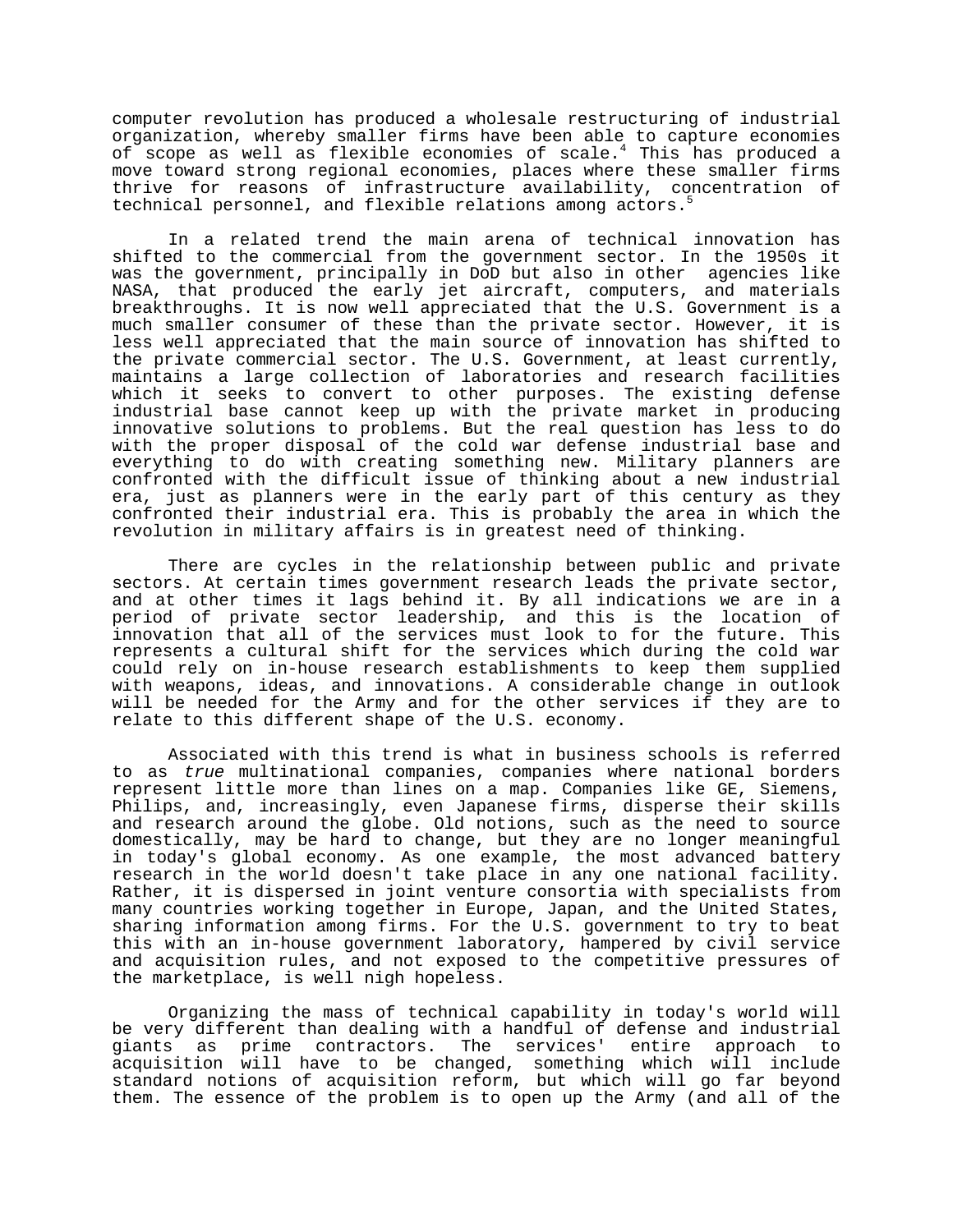services) to these new industrial structures. Army people will have to be expert on what is going on in the private sector in many different areas, and can no longer become specialists in compliance to outdated and inefficient congressionally mandated purchasing rules. There are several different ways to go about this, and a great deal of experimentation will have to occur to reach a comfort level acceptable to the Army. No one has the answer to these new relationships. But it seems clear that there will be far more outsourcing of research and development and that a new cadre of industrial specialties will have to be created.

The reason for outsourcing research and development will not be to save scarce dollars per se, but rather to revitalize existing organizations by introducing new sources of information and new ways of looking at problems. The Army will need to develop "architectural knowledge teams"--in-house specialists who are experts in the latest technical developments, but who understand that to get something done they do not have to do it themselves in a government controlled laboratory. Rather, they can save money, time and get a better result by using the private sector. In a few years, the idea of posting Army officers to commercial establishments will be routine, even though these establishments seemingly have nothing directly to do with military research or production. Strategic sourcing will be elevated to a much higher status than it currently has, and a thorough overhaul of training and education in the methods of strategic alliances, outsourcing, fluid contracting, and preservation of architectural knowledge will be necessary.

It may be useful in this respect to suggest a long-term Army issue related to these industrial trends, but one which requires immediate decisions. At the present time the Army is actively participating in a congressionally mandated base realignment and closure (BRAC) review. The way this is conceived is similar in all of the services: what they can dispose of with least pain. What is not considered is what structure the Army should move toward, rather than what it should move away from. The Army should think through one of the trends mentioned above, the emergence of regional economies built on innovation and attainment of a critical mass of technical personnel. These private sector "sticky regions"6 are very likely to be the "Ruhr Valleys" of the next century, and the Army must consider ways to have some presence in them if they are to harness the potential of the new industrial era to the revolution in military affairs.

Strategic and International Trends. Whether classified as future "threats" or as part of the emerging security environment, strategic and international trends clearly have a profound impact on the Army as an institution. Here an especially strong tendency exists to view current problems as indicators of what the long-term future will hold. A tension exists today between conceiving future conflicts as being variants of the war against Iraq, or in terms of more likely contingencies which, while quite different from one to the next, entail a more politically-controlled use of force, emphasize special low-intensity operations, and have as their goal the restoration of order in disintegrating nations and states.

There can be little doubt that these latter contingencies, exemplified by Somalia and Bosnia, are very likely to continue in other parts of the world. The disintegration of the Soviet empire and the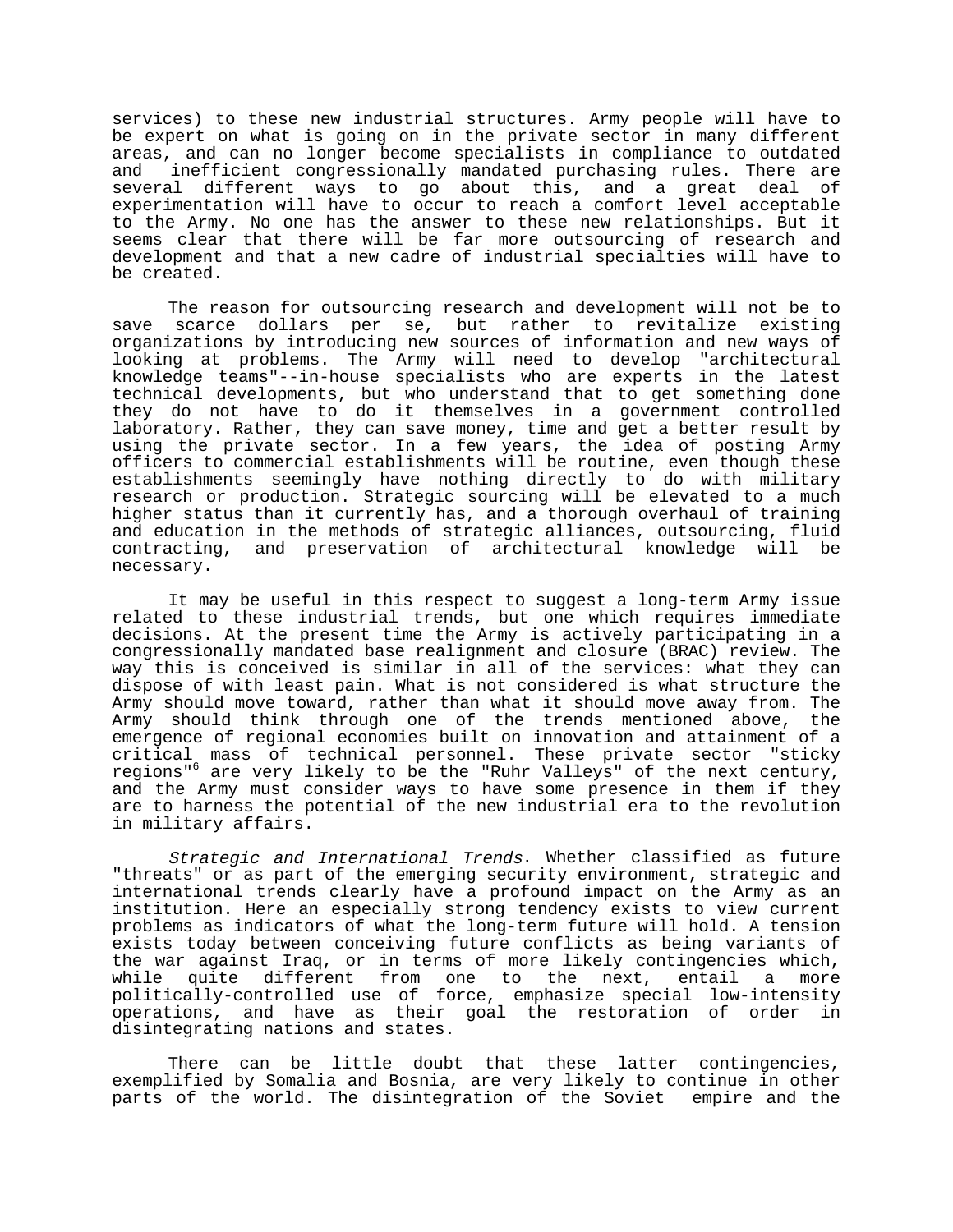extraordinary momentum of Third World population growth promise no shortage of crises. Rather than predicting where crises might occur it is better to stipulate that they will occur somewhere, and that it is not possible to consider them as lesser included cases of larger regional military contingencies.

Although different perspectives exist about whether the United States should build its military planning on threats of a regional character (North Korea, Iraq, Iran, etc.) or so-called peace keeping operations (Bosnia, Somalia), another kind of competitor now receives only scant attention, with little more than a dismissal of it as a possibility. This is a peer competitor in the sense of a major power which could threaten the security of the United States by challenging us in important parts of the world. Over the past 100 years we have faced five such competitors: Britain in the last century, and then Imperial Germany, Imperial Japan, Nazi Germany, and Soviet Russia.

An issue that needs considerably more thought is how the collapse of communism has created a situation where a replacement world ideology of capitalism will change the structure of international relations. While at first glance the triumph of capitalism seems like a victory for the United States, a broader perspective is needed in thinking this through. The question can be asked "Will a capitalist China, or India, or Russia, or whatever, create more problems for the United States than did their communist or socialists predecessors?" An unwarranted assumption is that capitalism me*ans* democracy, and that because democracies do not fight one another the United States will be a long-term beneficiary of this trend. But the relationship between these economic and political concepts is highly complex. The Soviet Union, in fact, is the distinctive exception to the rule that America's previous peer competitors had important aspects of capitalism associated with their economic systems. Large private business enterprises dominated the political landscape of Japan, Germany, and Britain when they were in competition with the United States. This contributed to their dynamism.

The issue could as easily be looked at another way: capitalism means that once poor countries will become rich, and they will do so in a way that uses modern technology supported by market allocations that is likely to be more efficient than the Soviet Union was. Capitalism does not equate with democracy, it only equates with private ownership and use of markets. Indeed, the very gap between capitalism and democracy has been the principal source of tension in modern Europe since before World War II.

The world is now going through the greatest expansion of bringing new people into the world marketplace than at any time in history. Adding the populations of Russia, China, and India two billion people once excluded from capitalism are now being thrust into it in a very short time. When this transformation has occurred in other places it has produced enormous upheavals. Consider the history of 19th and early 20th century Europe when enormous class and national tensions were catalyzed and manipulated for strategic ends and led to the disasters which took place in Europe before 1945. There are no necessary reasons why this should occur again, but there are reasons to take this trend as a good one for constructing signposts about the character of America's strategic future. The argument that the extension of capitalism to most of Asia will produce comparable change to what its extension to Europe did is at least as plausible as the argument that history is at an end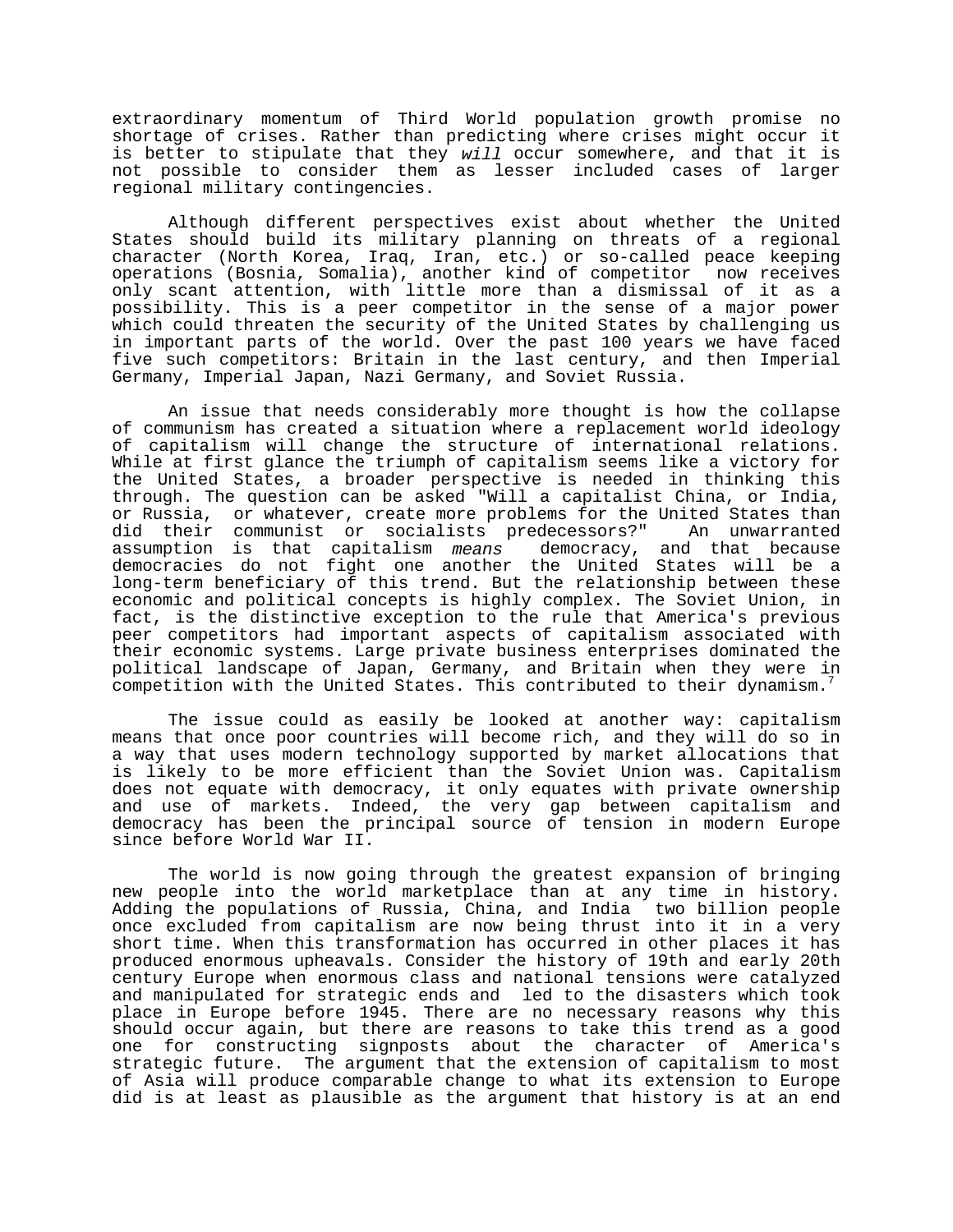because of a consensus that liberal democracy is the best way to develop in the future.

What are the signposts? Several different indicators might be worth looking for. Change in the focus of Asian military institutions from an *inward* to an outward orientation is one, a change that is arguably taking place today.<sup>8</sup> Were this to occur there would also follow an evolution of strategic thought of a kind very different than what we in the United States now think about. In terms of doctrine for employing new military technologies, the United States today considers it inconceivable than anyone could match us. The lesson of the cold war is thought to be that the Soviet Union proved this point, for even they could not compete against us. But the extent to which their economic deficiencies contributed to their defeat suggests that other more flexible economic actors could mount a different kind of challenge to America. We would do well to recall the effects of very different operational strategies employed by nations such as Japan in the 1890s, Vietnam in the 1960s, and Germany in the 1930s, which all pursued their objectives with different approaches than anticipated.

Finally, another signpost comes from what have been referred to as B+ countries, that is, countries which start out as relatively minor B league military actors, but who gradually learn how to operate modern military forces in a way that while it does not turn them into peer competitors with the United States does create military potential for quick wins in regional conflicts. We have become used to thinking about B powers as being unable to manage modern forces, and for the wars they fought to be long duration battles of attrition. The Iran-Iraq war has come to symbolize for many people what their military capacities allow them to do: get many people killed through high level strategic incompetence, wherein each side proves incapable of decisive breakthrough attacks--thus an absence of quick wins in Third World conflicts.

This has characterized such conflicts in the past two decades. But it may not do so in the future. It would be dangerous indeed to assume that all Third World countries are incapable of learning how to operate modern forces. American industry once made the mistake of assuming that Japanese, and later Korean, industry could not manage the modern commercial enterprise. No one in American business believes this any longer. The Korean economic miracle, and the current Chinese economic miracle take place with an absence of democracy in Korea of a kind we think of, and not at all in the case of contemporary China. If industrialization can cross borders regardless of political systems, so too can military modernization.

The first developing country which can master minimal improvements in national command and control of their armed forces will obtain a tremendous military advantage over its neighbors. To the extent this change is also accompanied by acquisition of weapons of mass destruction--nuclear, biological, and chemical--an overnight change in regional stability will take place. It is not that there will actually be an overnight change in military capacities. Rather, it will appear that way to the world, and especially to the countries in the affected region because it is so unexpected. It will be extremely important for the Army to monitor these changes and to develop signposts so that it is not surprised as an institution.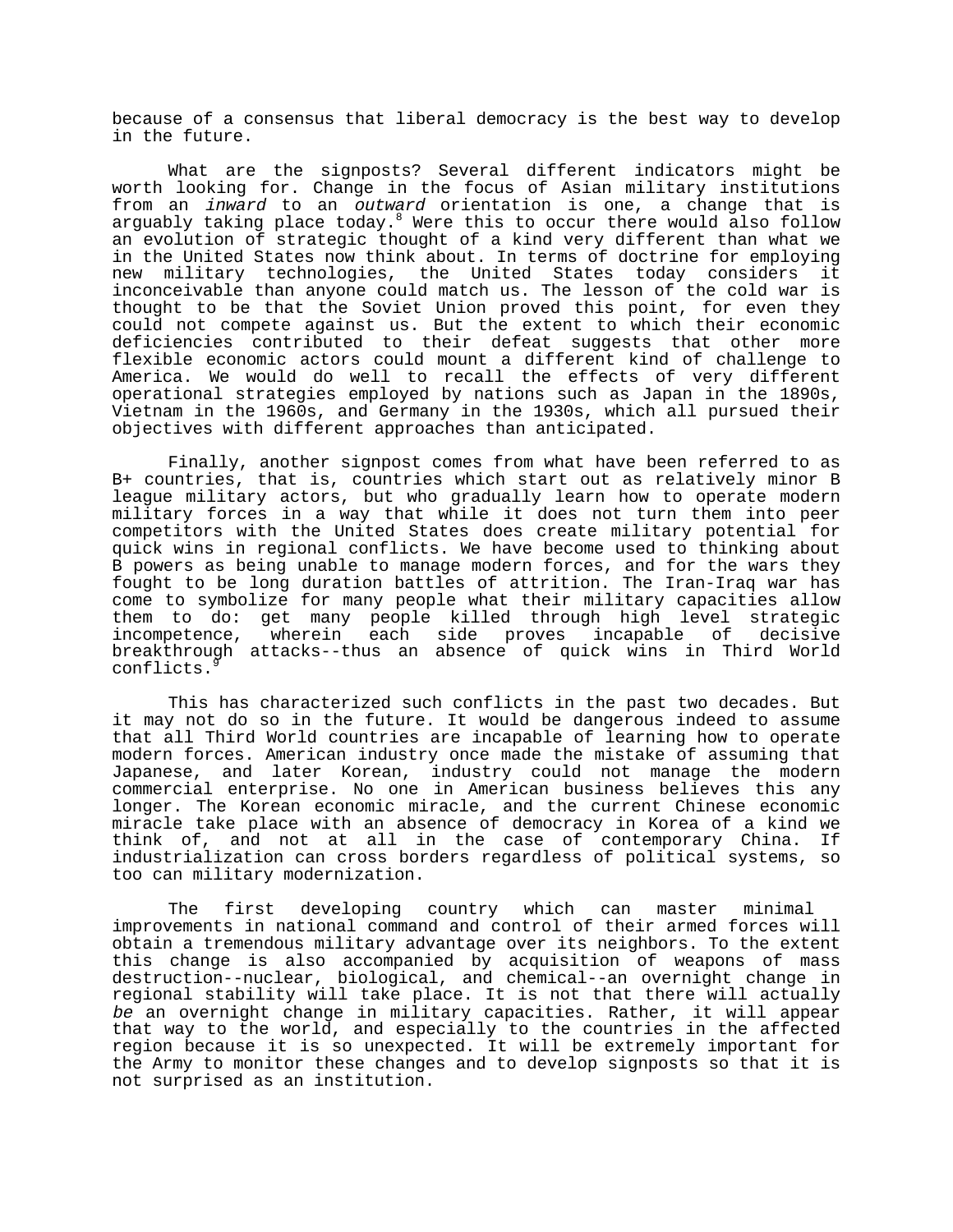The evolution of B to B+ countries is not something that is part of the long distance future. It is a development with near and immediate prospects. Many countries are studying the lessons of DESERT STORM, not just the United States. Not all will be able to draw the appropriate lessons, and not all will be able to execute needed changes even if they are properly recognized. There will most likely be a differential adaptation, as there is in any competitive situation, with great benefits to the first mover. With the present distribution of world power there will be great pressure on the United States to take the lead in dealing with such a problem, and this pressure would be a reversal from the one which sees a declining use for military power. For the Army this means that for several years there may be little support for seeing the world in terms of rising dangerous threats. But this could change to a sharp reversal in national and international attitudes. The Army would have to deal with these kinds of ups and downs in national policy, but realistically this may be a part of the Army's environment.

Although it gets into immediate particulars, the case of North Korea's nuclear weapons and her additional military power illustrates one of the dynamics that shapes the Army external environment. For the first years after the collapse of Soviet power it was widely argued that economic power had become more important than military power. This is still widely argued both in the United States and elsewhere. Yet North Korea with less than 15 kilos of plutonium and a few reworked SCUD missiles is now profoundly reshaping the security landscape of Northeast Asia. North Korea has one of the weakest economies in the world. Yet she is being treated with circumspection and caution, sending a message to many other states that expansion of military capacities, far from being obsolete, is one of the best ways to generate increased international status.

### **Synopsis and Conclusion**.

The viewpoint offered in this paper deals with issues badly in need of greater attention. Current conceptions of national security in the United States have placed far too much attention on immediate problems, which although large and important, are not necessarily the ones which will dominate the future. More importantly, current problems are poor signposts for what to expect and prepare for.

Clearly, Army thinkers need to dwell on the immediate world of base closings, peace keeping, and reduced force structure. The key is to not think solely about these issues, but instead to create a forum for attention to longer term issues. Two examples developed in this paper illustrate that it would be quite incorrect to conclude that because an issue is long term it does not require immediate attention. North Korea was a B power which is quickly developing into a B+ regional military force, one very likely armed with weapons of mass destruction. In the United States itself, Army participation in the BRAC process is shaping the long-term future of the Army relationship to the future U.S. economy. Yet if experience is any guide, this issue is most likely being conceived of in more narrow terms of compliance with procedures and as a way to reduce short-term expenditures.

The Army has to become a learning organization, one which in addition to its immediate national requirements must also seek new frameworks and open a dialogue among its best officers with outside sources of innovation and thinking. One avenue for increasing this type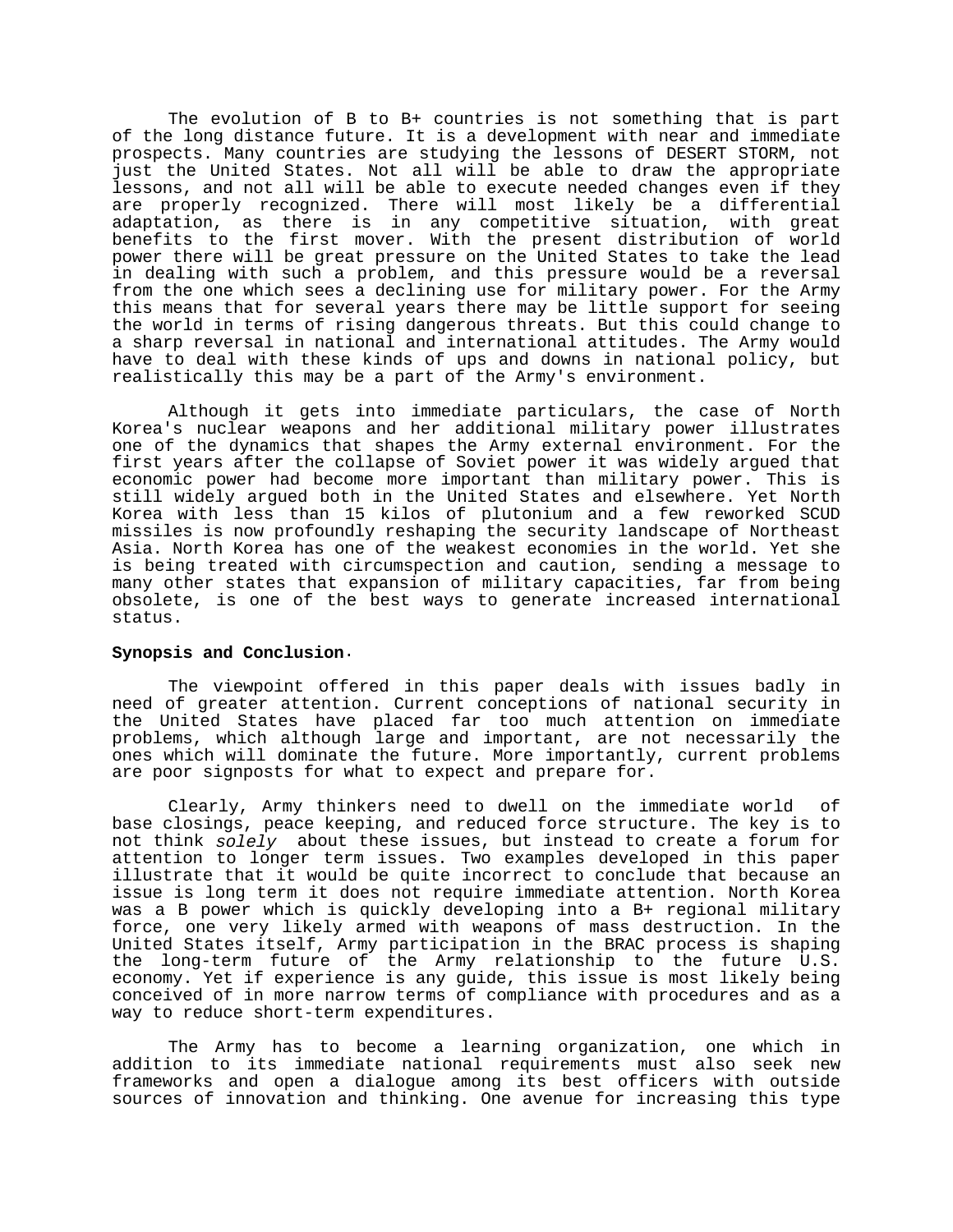of organizational learning is to encourage it in the formal parts of the Army charged with this responsibility. New ideas need to be emphasized at the U.S. Army War College, in the testing and simulation centers, and in ways that Army senior leaders are comfortable with. Judged from a distance the Army does not appear to be doing a bad job in these areas already. If there is a need that an outsider *can* discern, it lies in establishing an interlinkage between areas that are not usually thought about as being related. Nothing is self-evident in the relationship of cycles in technology, industrial structure, and strategic and international relations. Yet in the confluence of events in these three separate areas lie real dangers--as well as real opportunities-- for the Army.

If one conclusion can be drawn from this discussion, it is the need to become better at learning--not just learning about the process of war, but also about the changes in the industrial structure of the United States and about new dangers to American security emerging in the international system. It is not too soon to start thinking about how to do this.

Notes:

1. Paul Bracken, "The Military After Next," Washington Quarterly, Vol. 16, Autumn 1993, pp. 157-174.

2. In particular, the U.S. Army Training and Doctrine Command has held several seminars and meetings on this subject.

3. James L. Abrahamson, America Arms for a New Century, New York: Free Press, 1981.

4. John Case, From the Ground Up: The Resurgence of American Entrepreneurship, New York: Simon & Schuster, 1992.

5. See Charles Sabel, "Flexible Specialization and the Re-Emergence of Regional Economies," in P. Hirst and J. Zeitlan, eds., Reversing Industrial Decline, Oxford, U.K.: Berg, 1988.

6. This term is used to characterize regional economies like Silicon Valley, Baden-Wurtenburg in Germany, and Kakamigahara in Japan. See also the description of technological development in Utah as a "sticky region," in "Software Valley," Economist, April 23, 1994, pp. 69-70.

7. See Clive A. Trebilcock, "British Armaments and European Industrialization, 1890-1914," Economic History Review, Vol. 26, 1973, pp. 254-272; Michael Mann, States, War and Capitalism, Oxford: Basil Blackwell, 1988; and Anthony Giddens, The Nation-State and Violence, Oxford: Polity Press, 1985, for different expressions of this argument.

8. Paul Bracken, "The Military Crisis of the Nation State: Will Asia be Different From Europe?" British Political Studies, forthcoming 1995.

9. Anthony H. Cordesman and Abraham R. Wagner, The Lessons of Modern War II: The Iran-Iraq War, Boulder, CO: Westview Press, 1990.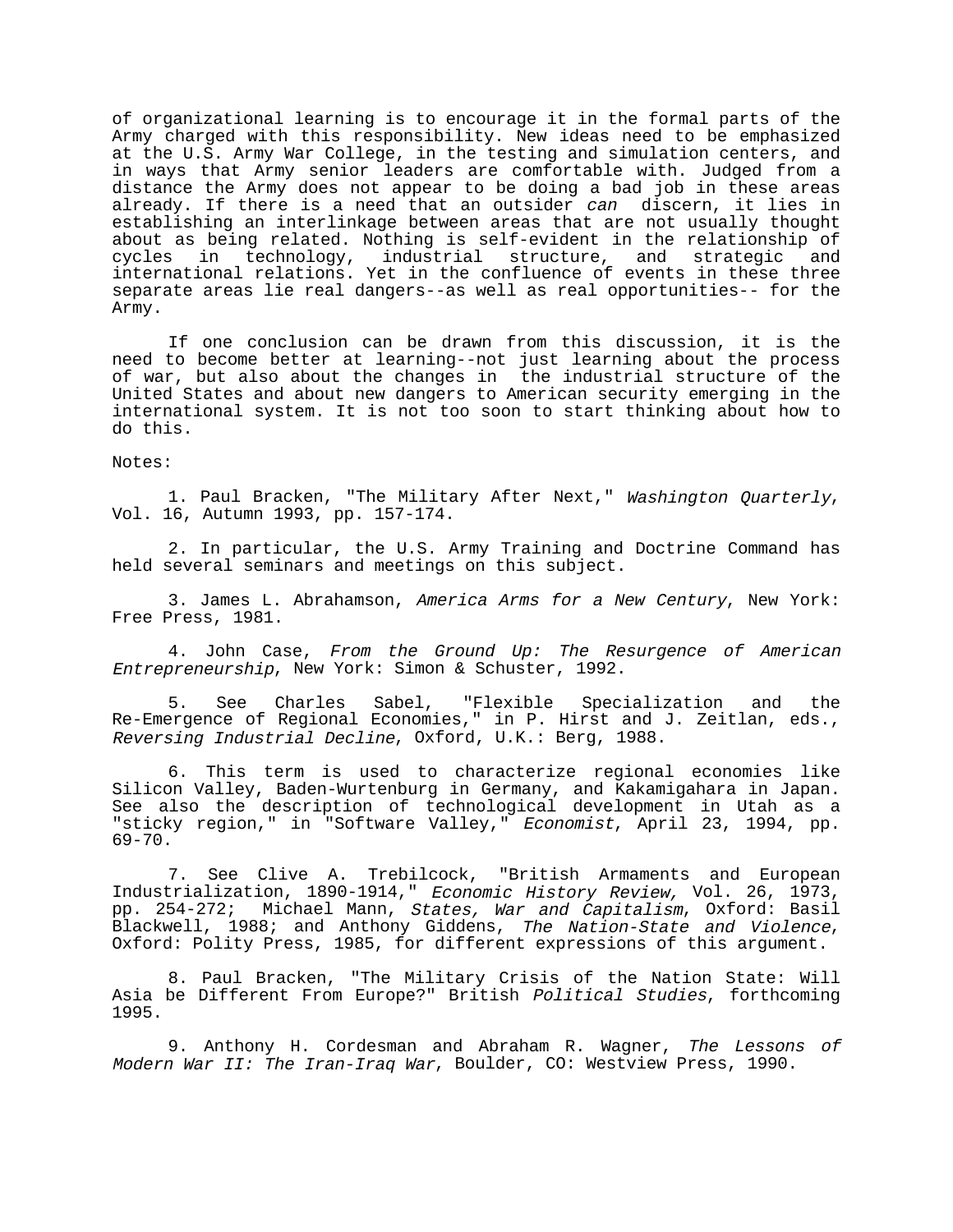# **GUIDING PRINCIPLES FOR REVOLUTION, EVOLUTION, AND CONTINUITY IN MILITARY AFFAIRS**

#### **Raoul Henri Alcala**

### **INTRODUCTION**

# Whither is the revolution in military affairs going?

This essay focuses on the nexus between ideas and actions. It explores how concepts and doctrine shape three major areas of military affairs that define military power: the design of forces including organizations and materiel, the preparation of forces for war including training and leader development, and the allocation of national resources to provide for current and future forces. The author's basic premise is that principles--acknowledged or tacit--guide action. Moreover, widely held coherent collections of principles, that is, doctrines, guide classes of actions in these three areas of military affairs.

Today's actions and processes will have a significant effect on the shape of the next generation of military forces, perhaps in the second decade of the 21st century. This essay begins with a general assessment of contemporary aspects of military affairs that have particular significance for the future.

A prominent contemporary example of the primacy of doctrine is the Army's AirLand Battle. Conceptualized in 1976, it was a seminal element of the renaissance--perhaps future historians will consider it a revolution--experienced by the U.S. Army following the war in Vietnam.<sup>2</sup> It was formally promulgated in 1982. The principles embodied in the doctrine have unambiguously guided the Army's preparation of forces to deal with present and projected missions, roles, and functions. For almost two decades, AirLand Battle has shaped the design of the Army's forces; the preparation of Army forces for operations in peace and war; and, to a significant extent, the allocation of scarce Army resources among the various claimants. AirLand Battle doctrine has been the bedrock upon which the Army built every aspect of its professional being.

AirLand Battle doctrine evolved through the years that witnessed the end of the cold war, and combat and peacetime operations from Grenada and Panama to the Persian Gulf and Somalia. This evolution was itself the product of a process that permitted maintaining continuity in areas that were adequately addressed in the doctrine while changing it to incorporate lessons learned from a variety of sources, domestic and foreign. The 1993 publication of FM 100-5, Operations,<sup>3</sup> began the projection of this doctrine from the rapidly changing post-cold war environment into an uncertain and challenging future.

The example of FM 100-5 has relevance for what has been dubbed the "revolution in military affairs" that today is shaping tomorrow's American military capabilities. This is not to say that without change the latest iteration of FM 100-5 is the answer to all--or any--of the unforeseeable circumstances ahead. Rather, the primacy of ideas that is the essential lesson of FM 100-5 is likely to continue to dominate military affairs for the foreseeable future.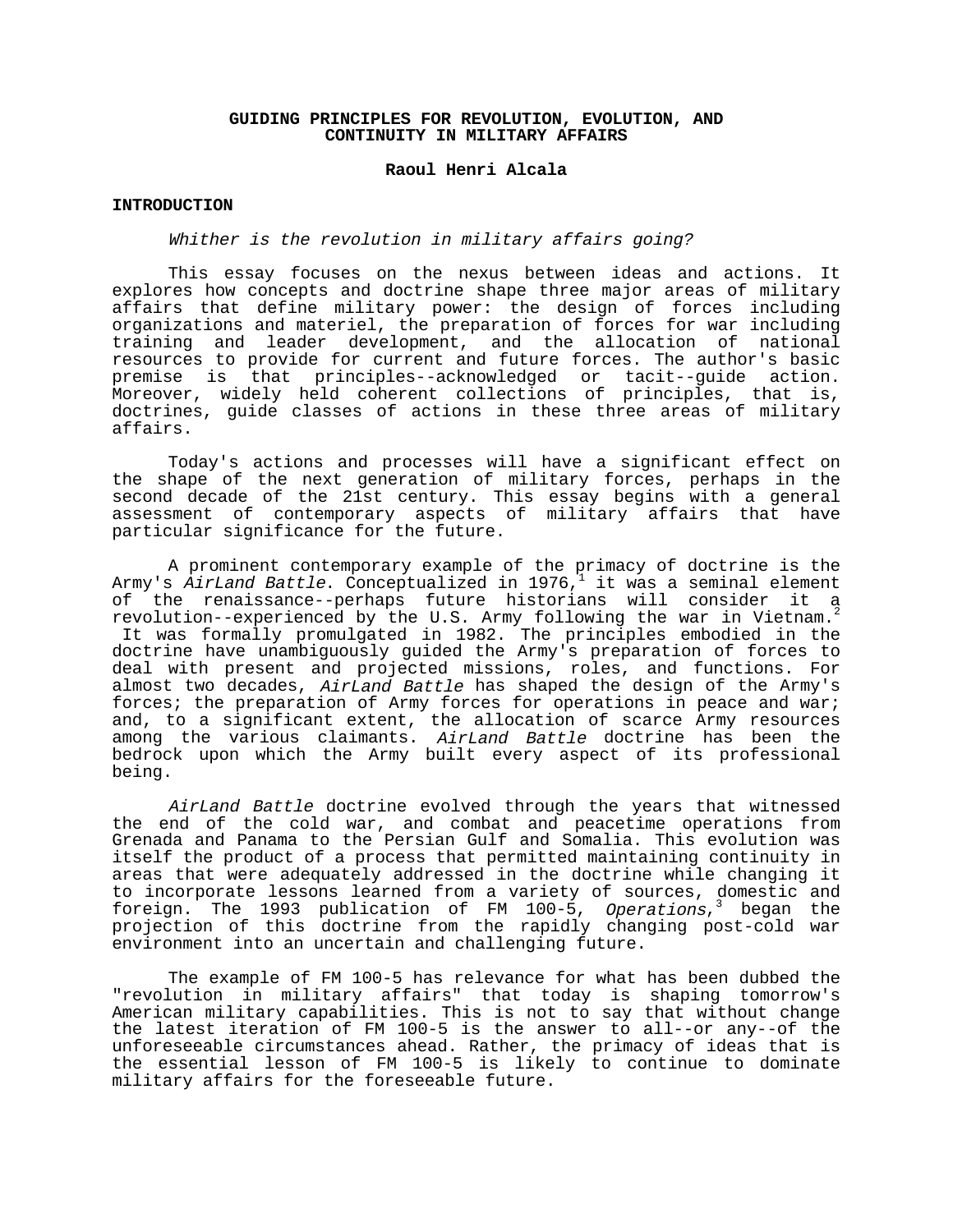Following the Army's lead by 20 years, the other services have now established their own doctrine commands. At the interservice level, joint doctrine development is moving forward at an unprecedented pace. As stated in the new Joint Pub 1:

Military leaders understand the nature and utility of doctrine. Military doctrine presents fundamental principles that guide the employment of forces.... Joint doctrine offers a common perspective from which to plan and operate, and fundamentally shapes the way we think about and train for war.<sup>4</sup>

<pre> General Colin L. Powell, USA, CJCS, 1991 </pre>

Although it is premature to conclude that joint doctrine shapes the way the services think about and prepare their forces for war, it is indisputable that joint doctrine shapes the way the combatant commands prepare for operations and train their assigned forces for those operations.

While technology races ahead at a dizzying and apparently ever increasing pace, and world events unfold in ways that challenge our imaginations and shatter our preconceptions, it is organized ideas including military doctrine that dominate and rationalize the processes by which the U. S. military services conceive of and shape future military capabilities. As the United States develops new ways of war, moving into perhaps a new revolution in military affairs, doctrine will surely be a key constituent.

Current doctrine and new concepts for developing future doctrine (abbreviated as "futures concepts" in the remainder of this essay) play a central role in the paradigms that provide the framework for analysis of future force options. Two elements that define the paradigm are the projections of the future circumstances in which military force will be needed, and the manner of determining which military force capabilities will be needed to assure success.

### **Contemporary Projections of Alternative Futures**.

Conceptualizing the future entails the projection of trends and the selection of a manageable number of circumstances-- scenarios--from a larger set of possible alternatives. The cold war in the past simplified this task. The increasing uncertainties and instabilities evident in the international environment since the end of the cold war are at least as challenging as those the United States experienced in the last major revolution in military affairs, at the advent of the nuclear age.<sup>5</sup> Selecting planning scenarios from the set of plausible alternatives is now a relatively more difficult task. Nevertheless, to continue to provide adequate guidance for the development of future military capabilities, doctrine and futures concepts must accommodate an appropriate set of alternative futures.

Today's perceptions are catalysts and at the same time present obstacles in choosing alternative futures. For instance, the speed and relative ease with which U. S. forces executed DESERT STORM have produced claims of a new way of war<sup>6</sup> and expectations about similar -<br>successes in future combat situations.<sup>7</sup> To be sure, the focus on new realities helps us shed irrelevant residues of the past. The Clinton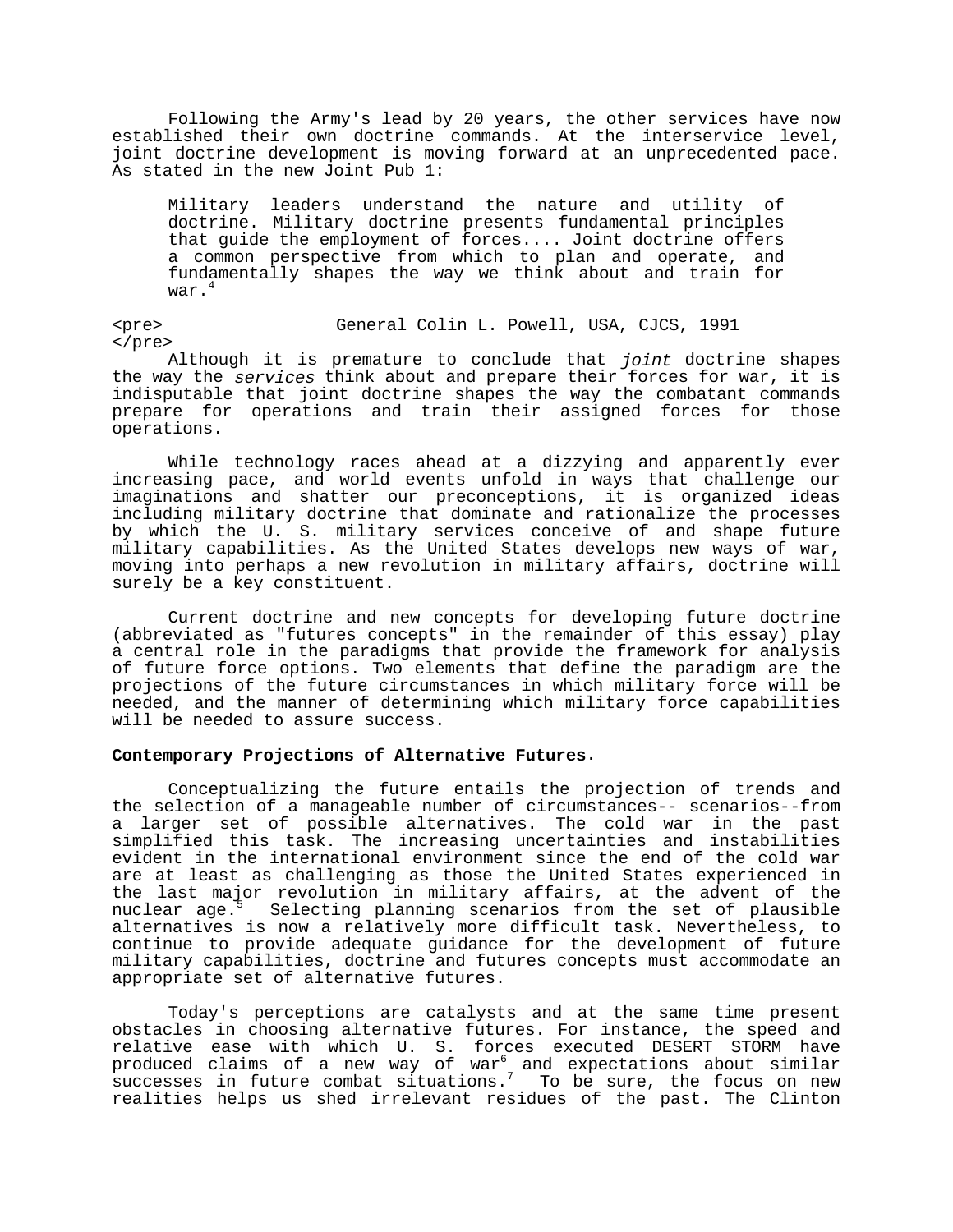administration and its "Bottom-Up Review"<sup>8</sup> ushered in the latest reassessment of strategy, forces, and resources. It emphasized the new circumstances created by the collapse of the Soviet Union, substituting a set of regional conflict scenarios for the East-West conflict scenarios of the past.<sup>9</sup> However, the planning horizon for the Bottom-Up Review and the scenarios it employed are limited to the near term, not projecting beyond the end of the decade. There is no new set of longer-range scenarios that would be appropriate for the Defense Department, the Joint Staff, and the services to use for future force development.

In stressing the latest realities, the new conventional wisdom also simultaneously makes it is increasingly difficult to see what has not changed. Military organizations under continuous threat of employment cannot afford the discontinuity that would result from taking time out to reshape themselves as they experiment with and eventually adopt new doctrines, organizations, and equipment. Armed forces in today's circumstances must maintain continuity of capability while they simultaneously prepare for the future.

The process of conceptual and doctrinal change, therefore, should incorporate today's range of plausible futures, as the Bottom-Up Review does, as well as other scenarios that provide insurance against futures that today appear to be unlikely or possibly even implausible. The process must be flexible, allow for reassessments and periodic corrections, so that future forces may be capable and versatile enough to cope with the unexpected.

# **Should Threats or Capabilities Guide Force Development?**

Developing tomorrow's forces calls for a major change in the cold war force development paradigm. The point estimates of future Soviet developments and the accompanying threat-based analyses of the past are no longer relevant. Rather, the new paradigm should focus on developing needed capabilities for use in challenging but uncertain future environments.<sup>10</sup> Therefore, the new paradigm calls for new measures of merit, not based entirely on the "force-on-force" algorithms of the past. The new measures of merit that apply to the future should include the efficiency, effectiveness, and interoperability of the new capabilities contemplated.

Efficiency relates to the resources (funds, time, people) needed to produce a particular capability. Effectiveness relates to the ability (range, probability of kill, survivability of combatants and their equipment) to produce the needed effect or end state. Interoperability relates to the ability to exercise the capability, even extemporaneously, $11$  in a joint and combined force. The baseline for comparison becomes our own current capability rather than a presumed or projected "threat" force's capability. Because these new measures are in themselves valuable and can be quantified, in time they should be widely accepted, even by the adherents of the obsolete threat-based force development paradigm.

In a fundamental sense, a paradigm that focuses on making U. S. forces as good as they can be, as survivable as they can be, evokes values that are at the core of American culture. Such a calculus also makes the future of the volunteer force more secure. Rather than enlisting in a force whose capabilities and size are just good enough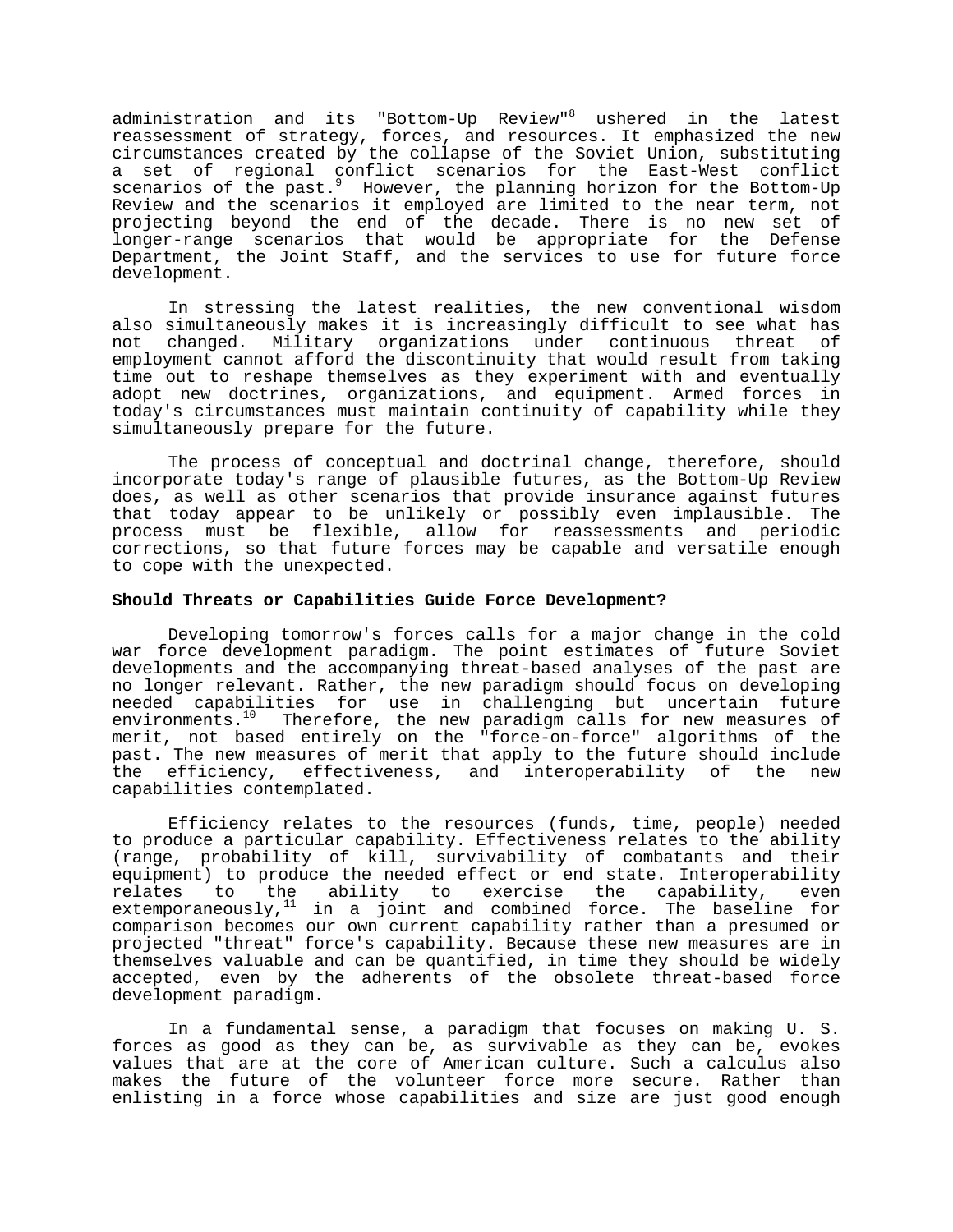theoretically to beat the current world villain, the high quality youth needed for all our services would arguably be more attracted by a force that is demonstrably superior and challenges them to be all that they can be. There is substance for the future behind the time-honored Army advertising slogan.<sup>12</sup>

The transition of the force development paradigm, from threat-based to capabilities-based, will have major effects on the development of doctrine and futures concepts. In the Army's case, the basic assessments of the sufficiency of current doctrine and the force capabilities it shapes will shift from defeat of the presumed threat to meeting the new measures of merit. Rather than focusing on "battlefield deficiencies," assessments and analyses will shift more to identifying opportunities for more efficient, effective, and interoperable ways of conducting operations.

### **Fielding Future Forces**.

The end of the cold war and the dissolution of the Soviet Empire have produced an understandable but dangerous trend. Stripped of their principal former adversary, the armed forces have begun a rapid decline in size and capability. Measured against the remaining contemporary bad actors, even much smaller forces appear to be adequate. Nevertheless, it takes much longer to reconstitute or create new forces than it does to inactivate them. If there is a relevant lesson in our past on this matter it is that we have uniformly appreciated new threats too late. The processes we set in place to guide the transition to the future, including developing new doctrine and futures concepts, should heed this lesson.

Even small forces need the field laboratories in which to experiment with alternative future capabilities. Moreover, innovations that involve changes in doctrine, organization designs, and training cannot be developed in theory and put on the shelf in the way that a more efficient engine or longer-life battery possibly can be. Therefore, the full spectrum of combat development activities, from thinkers through the most sophisticated computer simulations to the ultimate tests with units in the field, should remain in place regardless of the reduction in the overall force size.

In planning today for fielding tomorrow's forces, it is therefore vital to provide for the time needed to effect a transition to different types of forces or larger force structures. It is similarly vital to be certain of the capabilities the new forces will have before beginning the process of replacing the old forces. In large, complex, and highly interdependent organizations such as land combat units, high confidence based on solid field testing is essential.

### **Assessing the Future**.

In assessing the ongoing revolution in military affairs, this essay will concentrate on the processes by which ideas guide actions, against the background of the development paradigm and planning considerations outlined in this introduction. It will examine how concepts and doctrine can properly shape future U.S. military capabilities in the three major areas of force design, training and leader development, and resource allocation.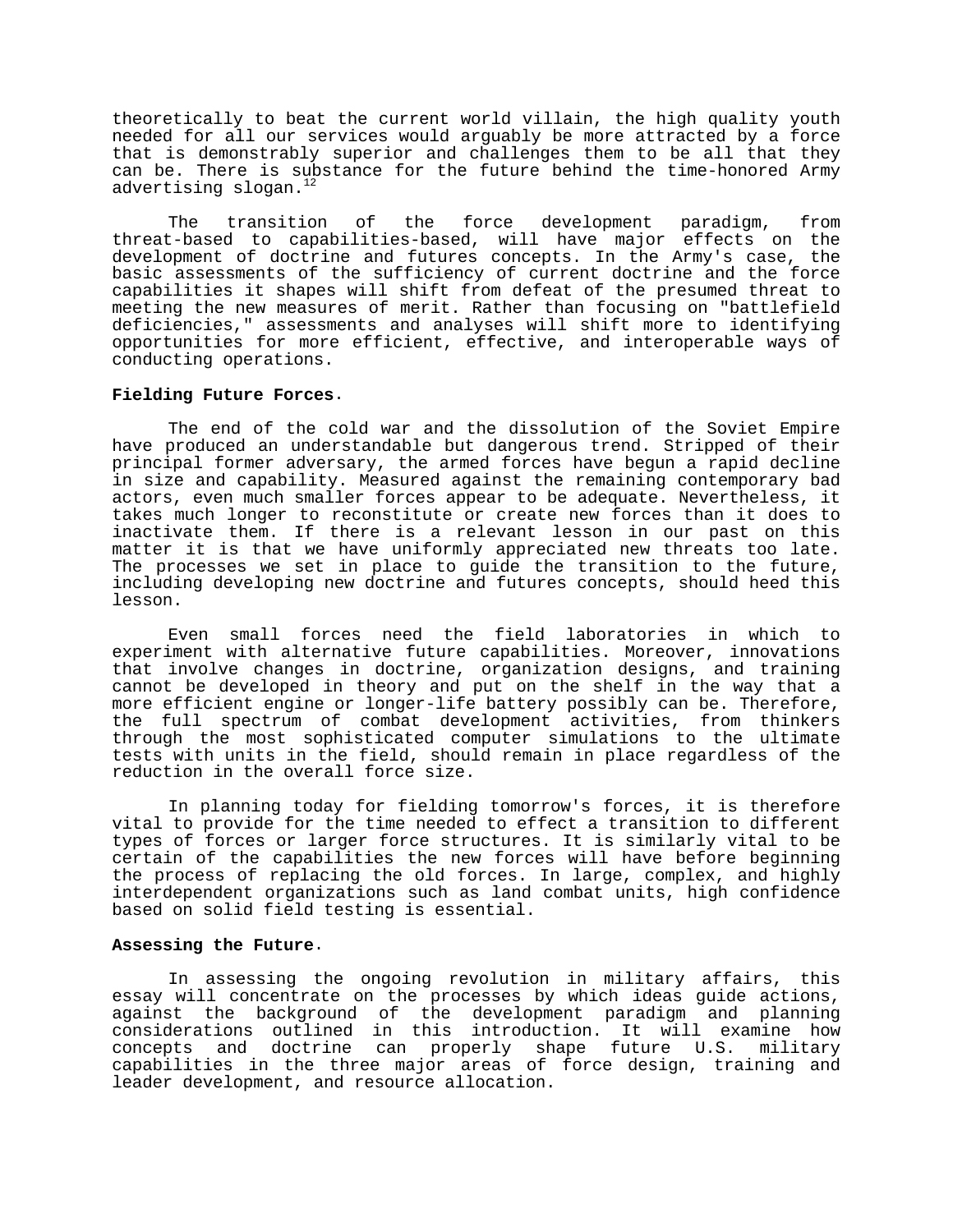The point of departure is a review of the three services' operating environments. These environments provide the context within which service professionals (officers and noncommissioned officers) develop their mindsets and learn to define their unique expertise. Doctrine and futures concepts in each of the services respect the biases that the operational environments produce.

The second element in the assessment is a review of the characteristics of the three major areas and how concepts and doctrine influence them. Of special importance is the inclusion of defense agencies that provide capabilities for the entire defense establishment and are controlled directly by the Defense Department, not by the individual services or the Joint Chiefs of Staff.

The final section summarizes and offers thoughts on the process by which the principles that guide action in military affairs are developed. It offers a perspective on the limits of revolution, evolution, and continuity in military affairs.

# **UNIQUE SERVICE ENVIRONMENTS**

The environments within which the combat elements of each of the services operate are the major socializing influences on their members, particularly their career professionals. The dominant characteristics of air, land, and sea combat environments are significantly different from each other.

The environments described in this essay are based on the author's assessment of how combat against regional adversaries would be conducted in the period extending from the present to the 2020s. In the past, during the height of the cold war, the risk levels for all services' combat forces were admittedly higher. The descriptions of each environment include, where applicable, the implications of these risk differentials.

### **Air Combat Environment**.

The air combat environment described in this section is for fixed-wing aircraft. The operational environment in which combat (attack, rescue, reconnaissance) helicopter units operate is essentially the same as the land combat environment and is therefore included there.

Combat aircraft and their crews are in harm's way for relatively short periods of time. Limitations of the aircraft themselves and the nature of air-to-air and air-to-ground combat define this environment and its short employment periods. Air combat units and their crews are launched from and recover to relatively protected and comfortable areas.

The central process that directs air forces' employment in most types of operations is the air tasking order (ATO). While the more comprehensive joint campaign plan and force component plans and orders establish the specific missions and desired end states over time, the ATO is the central driving process that dominates air crews' lives. The ATO ensures the sustainment over time of the principal air functions which include: attack of point or area targets on land, control of aerospace from aircraft, protection of the aircraft aloft with other aircraft aloft, and reconnaissance over land areas.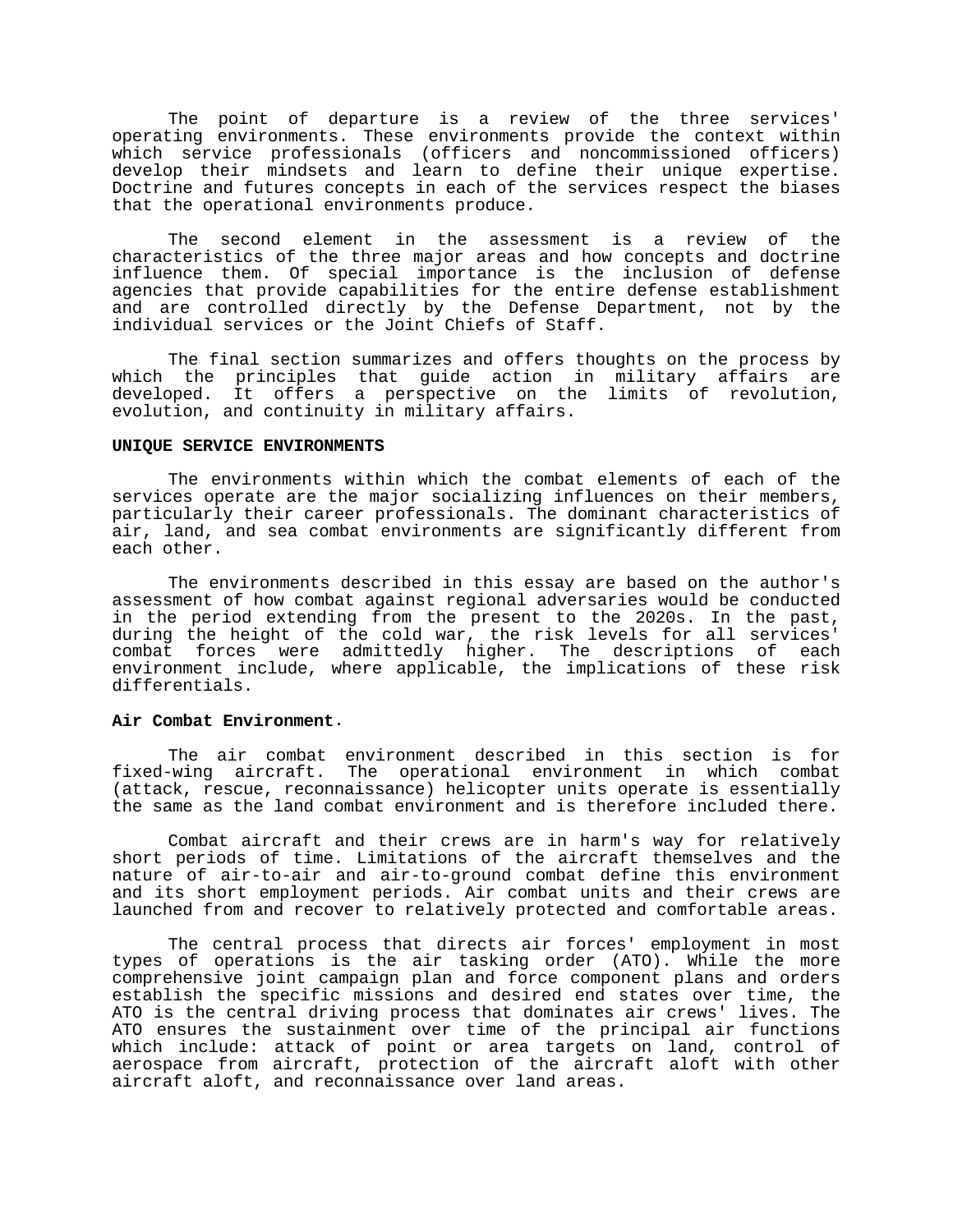This repetitive cycle of intense risk and relative comfort is likely to be the dominant characteristic of air crew combat environments for the foreseeable future. In addition, the limitations on air functions imposed by periods of extreme weather and restricted visibility on land--which limit further the periods of intense risk for air crews--are also likely to continue to moderate the air crew combat environment for some time.

During the cold war, the Soviet adversary possessed roughly equivalent conventional air combat capabilities, significantly larger air forces, formidable air defense forces, and a very high nuclear capability. For American air combat crews, the risks during air operations were significantly higher than they are against any current or foreseeable regional foe. During the cold war, the nuclear threat was high at main operating bases. Projecting ahead, the main threat against operating bases is from weapons of mass destruction (chemical and biological, primarily) that may be delivered by aircraft, ballistic missiles, and cruise missiles. While these current risks are certainly not negligible, they are significantly lower than the risk levels during the cold war for air combat crews in operations and during periods of rest and recovery.

### **Land Combat Environment**.

In contrast to the air crew combat environment, armies must place their combat soldiers continuously in harm's way, most often directly in contact or in imminent probability of contact with a lethal adversary. The operational environment of amphibious (or "marine" infantry) forces is essentially identical to armies once the force is projected ashore. In peacetime, the training environments of army and marine land combat units are essentially identical.

Land combat forces engage in continuous operations to attack and destroy forces and facilities, to control territory, and to protect friendly areas and their populations; while ensuring their own survival and freedom of action. Continuous and often high risk from enemy action characterizes the daily existence of combat soldiers. Maintaining combat capability during operations, and the versatility to adapt it to the exigencies and opportunities of the situation without interruption, comprise the central operational process for which the ATO is the equivalent for air combat crews.

Once engaged, land combat units normally maintain contact to assure battlefield dominance through control of information and maneuver. They break contact only in extreme circumstances. Crew rest is organized in a staggered fashion to permit continuous operations, day and night, regardless of the weather. While risk is reduced during rest periods, it remains continuously high in contrast to the relatively risk free areas which air combat crews occupy between their periods of combat engagement. For prolonged operations, land combat units are rotated to secure areas for short periods of more comfortable and risk-free rest, recuperation, and force reconstitution.

As in the case of air combat crews, the risks associated with the cold war were higher for land combat forces. However, the relatively high risk in combat against plausible foes does not significantly change the combat operational environment for land combat. Moreover, the vulnerability of land combat formations to weapons of mass destruction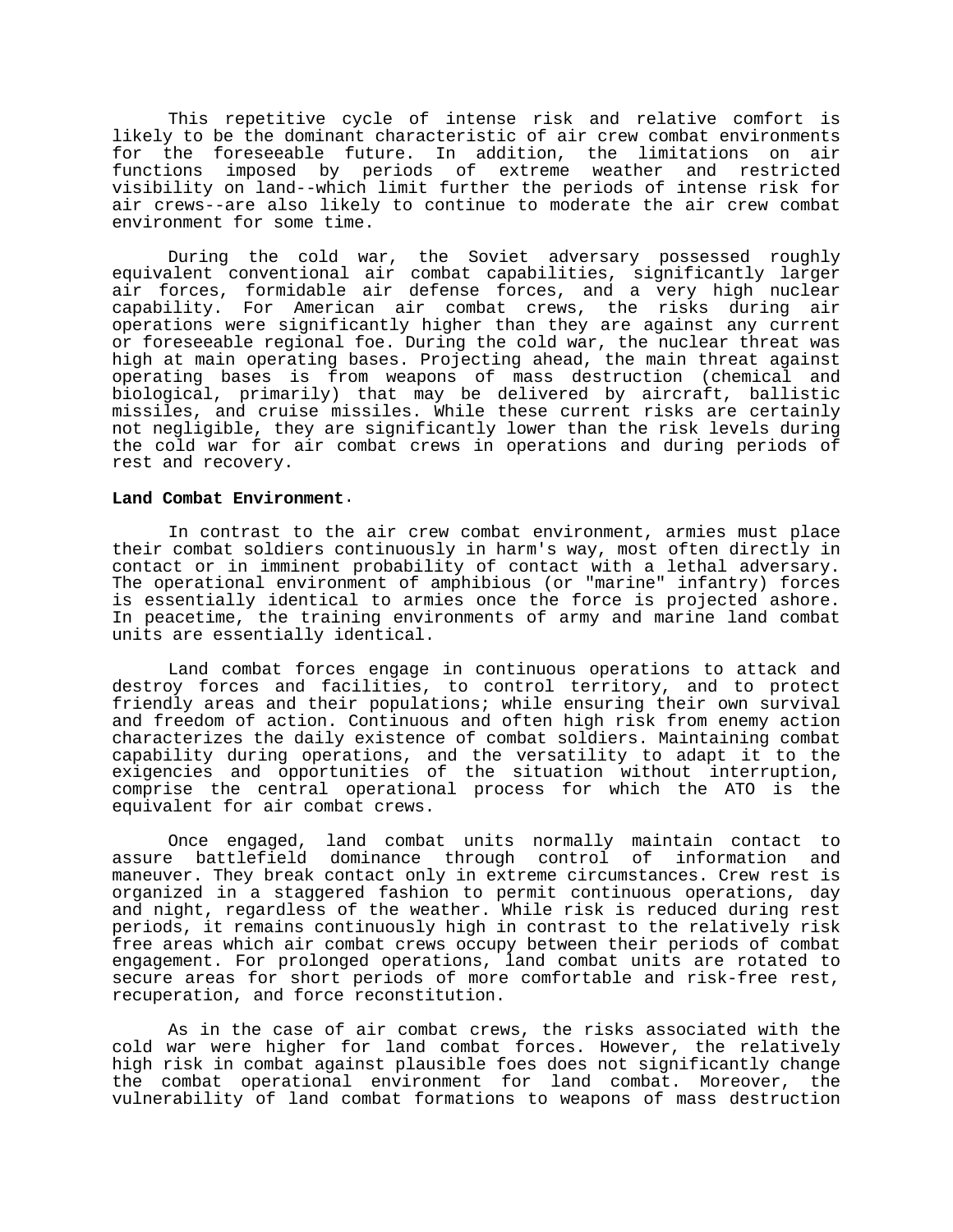even from relatively primitive adversaries is significantly higher than that experienced by air or naval combat units.

#### **Sea Combat Environment**.

Naval forces operate in a combat environment that lies between the operational environments of air and land combat forces. Sea combat units are, typically, in harm's way for relatively short periods of time. The naval force functions include destruction of targets at sea and on land, control of selected sea areas, and facilitating and protecting force deployments by sea and projection of those forces onto land for combat or other operations.

Air combat units that operate from aircraft carriers experience essentially the same operating environment as do air combat crews. Submarine combat units, while more isolated for longer periods of time than many surface combat units, are now operating in an environment of low risk which is likely to continue well into the next century.

During the cold war, naval forces of all types experienced much higher risk levels than they do now against plausible adversaries. Among the services, sea combat units have experienced the most significant reduction in the risks associated with their operational environments as a result of the collapse of the Soviet Union.

# **The "Bureau" Environment**.

Rather than being a facetious consideration, the operating environment of the numerous "bureaus" in the defense establishment merits consideration as a separate category. Much of the combat power of the U.S. Armed Forces is based on organizations that never deploy to any battlefield, never experience air or sea combat, and indeed are never really at risk from the adversary. Excluded from this category are the thousands of civilians who work directly for U.S. Government entities or contractors and who routinely deploy with uniformed combat units to operational theaters. This later set of individuals shares exactly the risks of the forces they support.

The denizens of the bureaus have a "combat" environment that is dominated by two types of "actions." One is the numerical analyses of budgetary data. The other is the analysis of an item or program against qualitative criteria, including such sources as presidential campaign promises and local congressional interests. Literate, interpersonal, and cerebral skills are most relevant in this environment. Quantifiable dimensions of analysis are particularly prized.

The bureaus have essentially no characteristics in common with the operating environments that shape the uniformed professionals. It is not by accident that uniformed professionals so often shun service in the bureaus. Neither is it by accident that bureau denizens often have a difficult time appreciating the implications of essentially unquantifiable aspects of combat operational environments. The author recognizes that many bureaucrats have had substantial military service in combat units; and that many combat veterans occupy at least temporary positions in bureaus. It would be inaccurate to overstate the limiting effects on the products of the bureaus--policies and budgets in the main--as a consequence. Nevertheless, these different environments do make a difference in the acculturation of civilian and military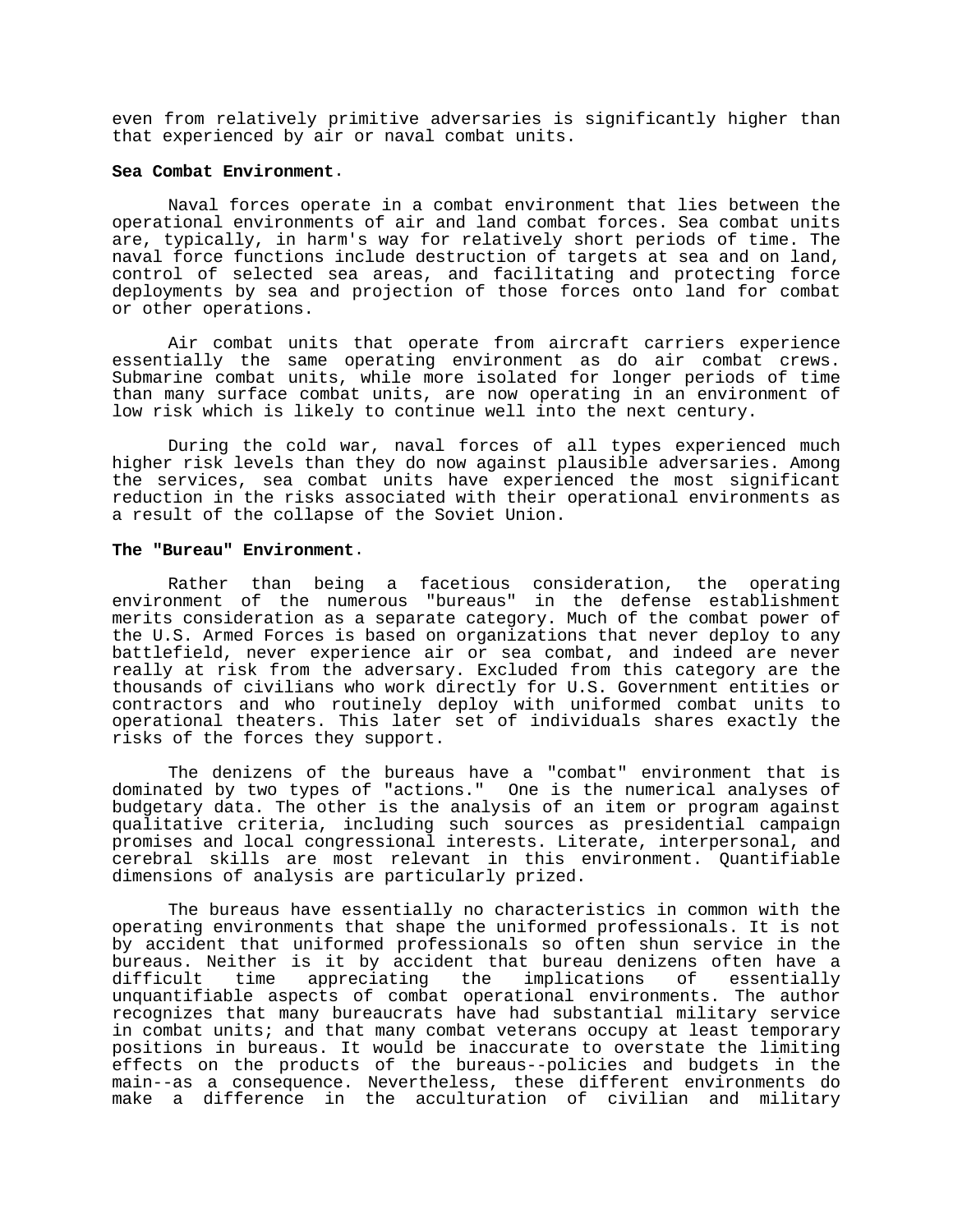professionals in the American defense establishment, and these differences should be taken into account in assessing substantive matters that bring civilians and the military together as they do in every aspect of the revolution in military affairs that many assert is underway.

# **Basic Implications of Unique Service Environments**.

Understanding the operational environments is key to understanding the service cultures, the military values of their professionals, and therefore the ways in which they develop their doctrines and futures concepts. It is important to acknowledge that there is no "joint" operational environment. Deployed headquarters share, in the main, the operational environments of air or sea combat units. Those headquarters in the United States share the bureau environment.

The admirable initiatives to expand each service professional in progressive and sequential joint education and operational experiences have not changed service cultures. These joint episodes certainly serve to expand mutual understanding but they in themselves cannot affect the operational environments of each service's combat units and therefore cannot change the dominant nature of their cultural influence.

# **ASSESSMENT OF MAJOR DEFENSE AREAS**

In assessing the nexus of ideas and actions in the major areas of military affairs, the author has implicitly based his judgments on the principles outlined in the introduction to this essay in light of the unique environments that shape professional attitudes across the American defense establishment. The starting point is a brief review of the status of joint and service doctrine and futures concepts efforts.

# **Service and Joint Doctrine**.

In the seventh year following enactment of the Goldwater-Nichols Act, $13$  there has been considerable progress in developing doctrine to guide joint military action, although a substantial amount of work remains. Authoritative joint publications have been promulgated for 51 of the 100 subject areas selected for joint doctrine development. Of the remainder, in 43 areas a publication is under development. In only six areas is there nothing under development.<sup>1</sup>

There are joint manuals to guide the armed forces at the highest levels of all major functional areas except plans, for which a manual is under development (Joint Pub 5-0, *Plans*).<sup>15</sup> The areas in which doctrine development has not begun include:

- Interagency Coordination (Joint Pub 1-06),
- Employment of Selected Weapon Systems (Joint Pub 1-09),
- Counterair Operations (Joint Pub 3-01),
- Joint Engagement Zone (Joint Pub 3-01.6),
- Humanitarian Assistance (Joint Pub 3-07.52), and
- Domestic Support Operations (Joint Pub 3-07.53).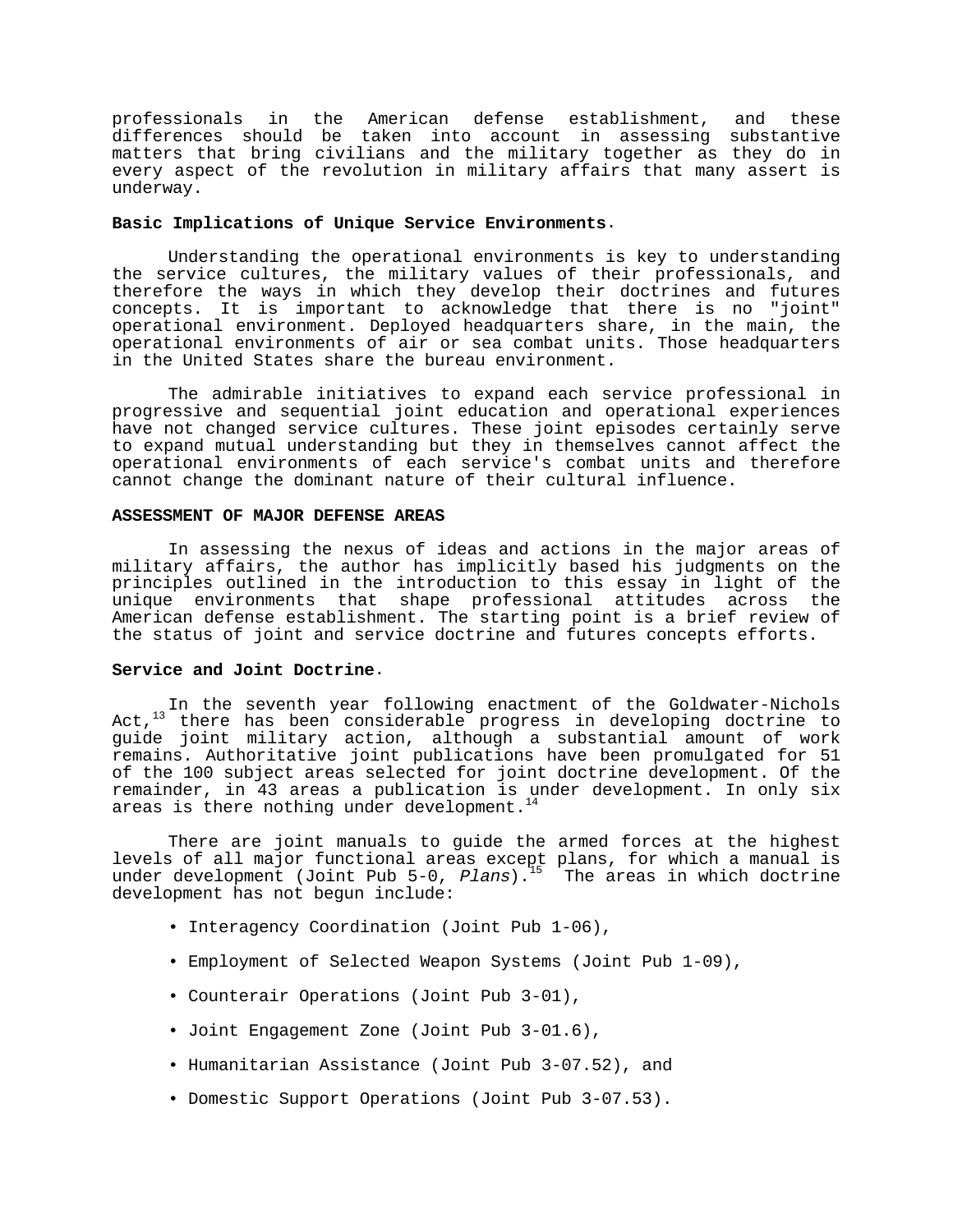In these six areas, progress has been frustrated by a combination of insufficient agreement on fundamental principles, insufficient time, and higher priority doctrine development projects for the Joint Staff, services, and combatant commands concerned. In one area, previously set aside $^{16}$  as the domain of "basic national defense doctrine," early drafts proved inadequate and there has been no further progress.

In all, in spite of obvious progress, there is no joint publication that harmonizes all major functional areas in the way that FM 100-5 and AFM  $1-1^{17}$  provide the doctrinal capstones for the Army and Air Force, respectively. Each joint publication has had unique guidance without the benefit of an overarching doctrinal concept. A variety of entities, principally the services and combatant commands, have been responsible for developing the initial drafts. As a consequence, even after all 100 joint manuals now planned have been completed, they will have to be harmonized within and between functional areas. Moreover, whereas the Army's system specifically guides force development, the joint system does not.

To illustrate the difference between the authority vested in Army and joint doctrine, below are the operative statements from the Army's latest version of FM 100-5 and the latest of the major functional area manuals in the joint system.

FM 100-5 furnishes the authoritative foundation for subordinate doctrine, force design, material acquisition, professional education, and individual and unit training.  $^{18}$ 

Joint Pub 2-0 is the keystone document of the joint intelligence series. This publication sets forth doctrine to govern the joint activities and performance of the Armed Forces of the United States in joint operations as well as the doctrinal basis for US military involvement in multinational and interagency operations. It provides military guidance for the exercise of authority by combatant commanders and other joint force commanders and prescribes doctrine for joint operations and training. It provides military guidance for use by the Armed Forces in preparing their appropriate plans.... In applying the doctrine set forth in this publication, care must be taken to distinguish between distinct but related responsibilities in the two channels of authority to forces assigned to combatant commands. The Military Departments and Services recruit, organize, train, equip, and provide forces for assignment to combatant commands....

The Army's guidance is clear and direct. Joint doctrine, on the other hand, neither directly nor through the combatant commanders has the status to guide the fundamental activities reserved to the services under Title 10, United States Code. The implications of this difference will be outlined in the discussion of force development.

It is important to acknowledge the impact of lessons learned, particularly from the Persian Gulf War, on doctrine. In the immediate aftermath of the war, motivated by the desire to attenuate service differences and to begin to provide top-down doctrinal guidance, General Colin L. Powell commissioned (and to a significant extent personally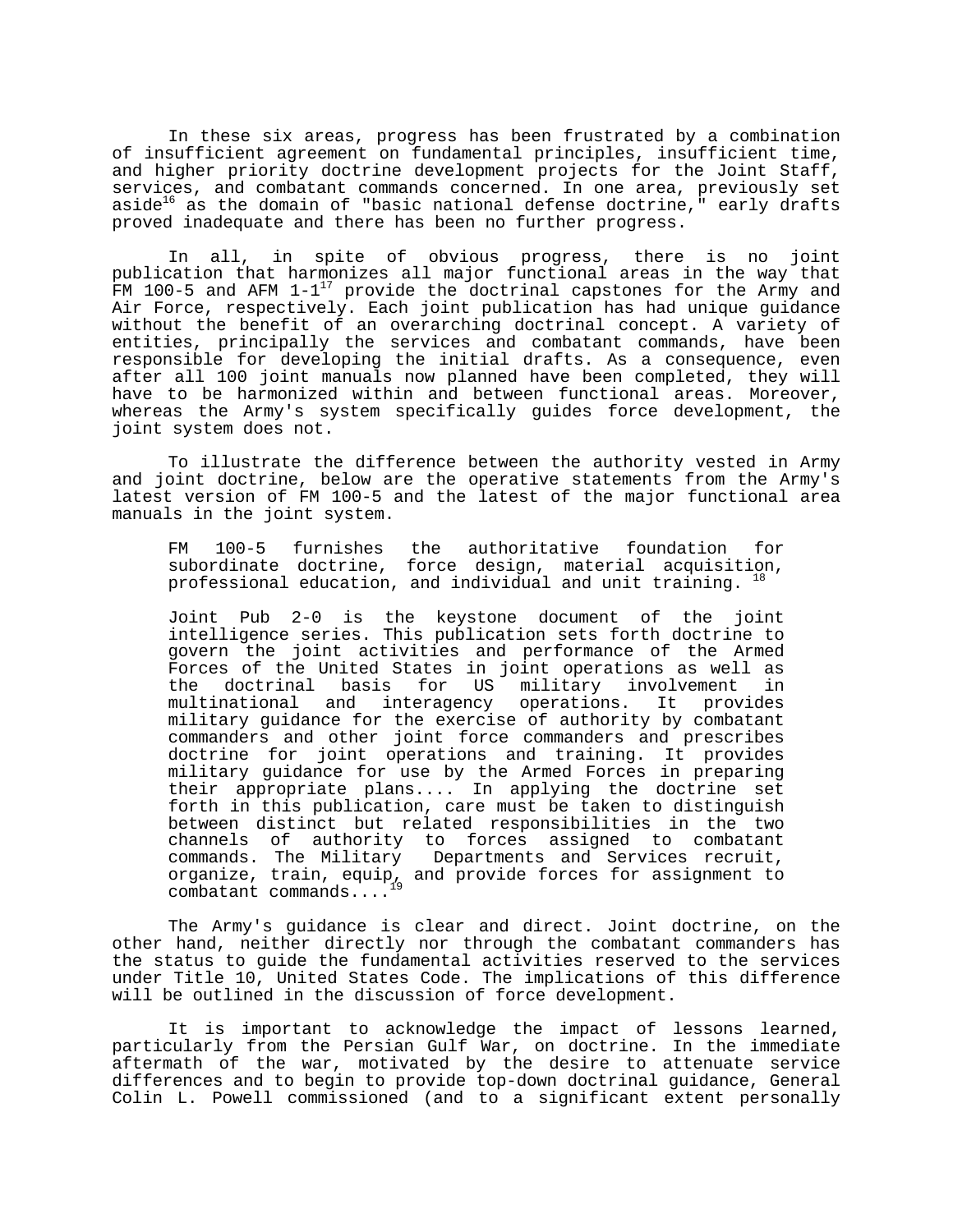wrote) a wholly new publication, Joint Warfare of the U. S. Armed Forces.<sup>20</sup> Stressing the imperatives of joint action, it advertised on its front cover that, "Joint Warfare is Team Warfare." This manual sought to give impetus to a post-war spirit of interservice cooperation, to energize all concerned to eliminate the large joint doctrine development backlog, and to incorporate as rapidly as possible the lessons of DESERT STORM.<sup>21</sup> A formal Defense Department report on the conduct of the Gulf War contained many useful findings and lessons. Not to be left without comment on this matter, the then Chairman of the House Armed Services Committee commissioned and published his own report on the war.<sup>23</sup> Taken together, the Defense Department and congressional reports contain findings and observations that are useful input for joint and service doctrine and futures concepts development. Standing alone, however, neither report adds anything significant to the existing body of guiding principles that determine the military power of the United States.

For its part, the Army incorporated lessons learned from DESERT STORM with its ongoing futures concepts process to produce the 1993 edition of FM 100-5,  $Operations.^{24}$  This edition of the manual included significant aspects of the previous Army futures concept, Airland Operations.<sup>25</sup> The Army also completed a one-volume assessment of lessons learned in all areas, including doctrine, publishing the result in 1993.<sup>26</sup> The Army Chief of Staff promulgated a general vision statement to guide the development of doctrine and other future-oriented activities, also in  $1993.^{27}$ 

The Air Force published a White Paper, *Global Reach--Global* Power,  $28$  and a new edition of its capstone manual, Air Force Manual 1-1, Basic Aerospace Doctrine of the United States Air Force.<sup>29</sup> It also commissioned an extensive "Gulf War Air Power Survey" that presented its findings and recommendations in 1993. $30$  The Air Force sought to give doctrine development additional emphasis by upgrading its activity to a Doctrine Command, although its commander remains a colonel. The Navy seized the opportunity presented in the aftermath of the Gulf War to emphasize its role in projecting power (including armies and naval infantry) ashore. The Navy's concept was published in a White Paper entitled From the Sea.<sup>31</sup> The Navy also established its own Doctrine Command. In contrast to the Army's long established doctrine and futures concepts development process, and its comprehensive Training and Doctrine Command, the Air Force and Navy efforts in these directions are embryonic. In due course, they will mature and acquire reputations based on the value their respective services accord to their products.

### **Service and Joint Futures Concepts**.

The Army has a well-established process for developing futures concepts. These concepts provide for a disciplined exploration of alternative futures to permit development of doctrine for the future. This process resulted in the revisions to FM 100-5 promulgated in 1986 $^{32}$ and 1993. At present, the Army's Training and Doctrine Command is completing work on the latest such futures concept which will be promulgated in a new TRADOC Pamphlet 525-5. When approved,  $33$  this pamphlet will become the authoritative basis for projecting ahead all the Army shaping activities, including doctrine; operational concepts for organizations and major weapon systems; the design of organizations; materiel; and training and leader development programs. The new futures concept will also influence the overall allocation of resources for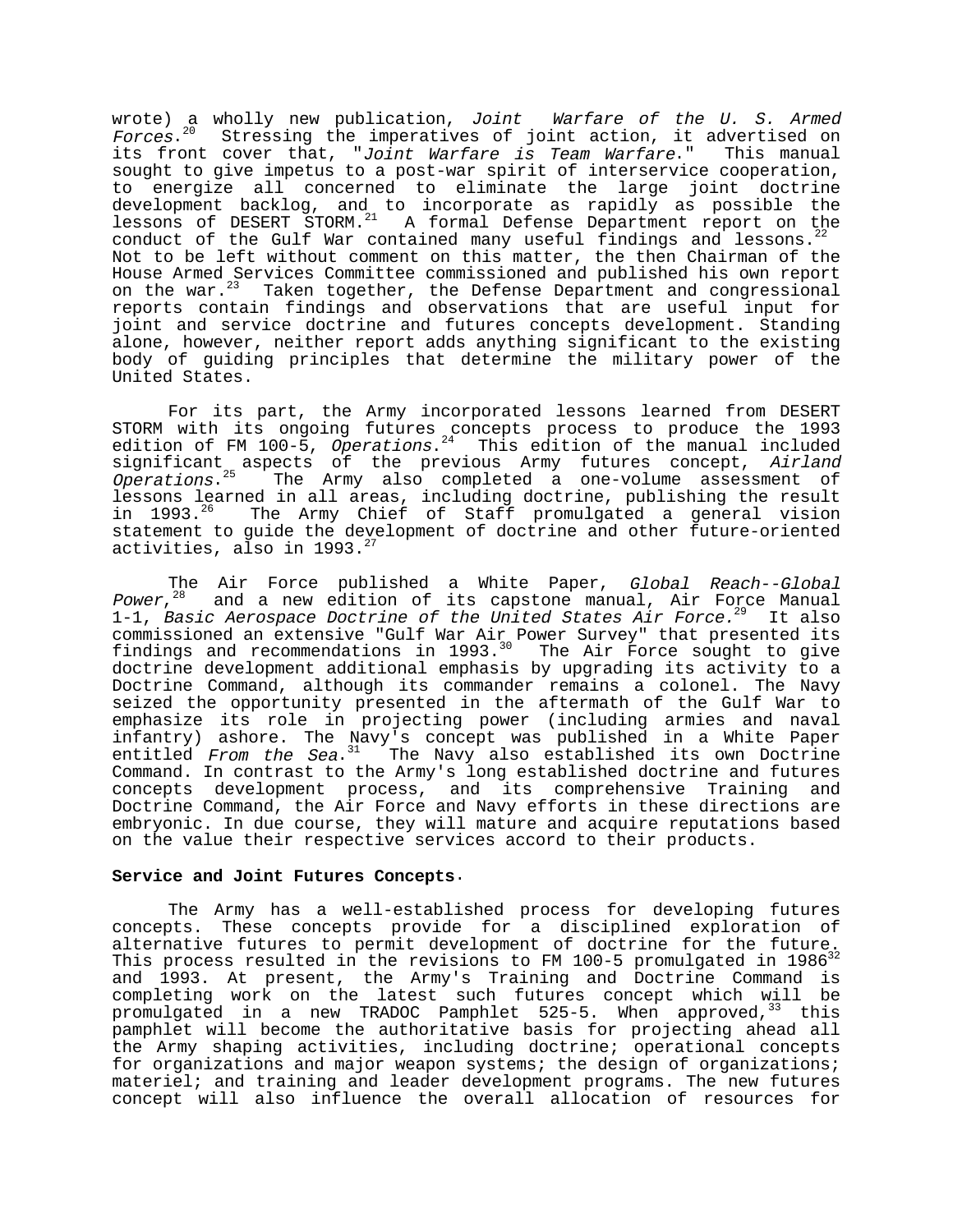other future development activities.

Among the services, the Army's doctrine and futures concepts development system is the most comprehensive and mature. $34$  Neither the other services nor the joint doctrine system have concepts in place to explore alternative futures. The joint doctrine system has no provision for such developments. Moreover, there is no process or product in the Defense Department to provide guidance or direction from the level of the Office of the Secretary of Defense (OSD) on futures concepts.

Two current initiatives within OSD and the Joint Staff could in the future provide policy and doctrinal guidance for futures concepts<br>and future doctrine. One is sponsored by the Office of the and future doctrine. One is sponsored by the Office of Undersecretary of Defense for Policy. It seeks to revitalize the long-range planning system and provide general guidance to the uniformed military establishment and the service secretariats for completing the transition to capabilities-based force planning and for improving the integration of defense-wide planning activities. This initiative could provide policy direction for a joint process of futures concepts development to include the selection of a relevant family of planning scenarios that go beyond those contained in the Bottom-Up Review.<sup>35</sup> The most recent Defense Department Annual Report acknowledges that: "The requirements process must be more closely integrated with the operational concepts and objectives."36 This planning initiative could be helpful in this regard.

The second initiative is being undertaken within the Joint Staff under the auspices of the Vice Chairman. It entails revising the terms of reference for the Joint Requirements Oversight Council (JROC) to improve the way in which it can influence the definition of military requirements for materiel systems as well as other dimensions of military capability. Under the JROC's current mandate, it has the responsibility for articulating military needs and validating performance goals and program baselines for consideration by the Defense<br>Acquisition Board (DAB).<sup>37</sup> In view of the JROC's position atop the In view of the JROC's position atop the uniformed military requirements process and its role in advising the DAB, if the OSD policy planning and JROC mandate revision processes are synchronized, these combined initiatives could give impetus to a proper joint futures concepts development process that could, in turn, shape future joint force development. At present, however, because of the absence of futures concepts development systems outside the Army, there is no capstone vision statement for future development except in the Army.

As an indicator of the emphasis given to doctrine and its development, it is revealing that in the DOD Annual Report, only the Army and Air Force commented at all on this subject. Neither the DOD nor Navy sections of the report has any reference to doctrine. The Army asserted the importance of the new FM 100-5:

The Army recently revised the intellectual foundation for its operations. We published a new FM 100-5, Operations, both to accommodate<sub>s</sub> new strategic realities and to ensure continuity.<sup>38</sup>

The Air Force asserted that:

Our doctrinal contribution to the ever-developing role of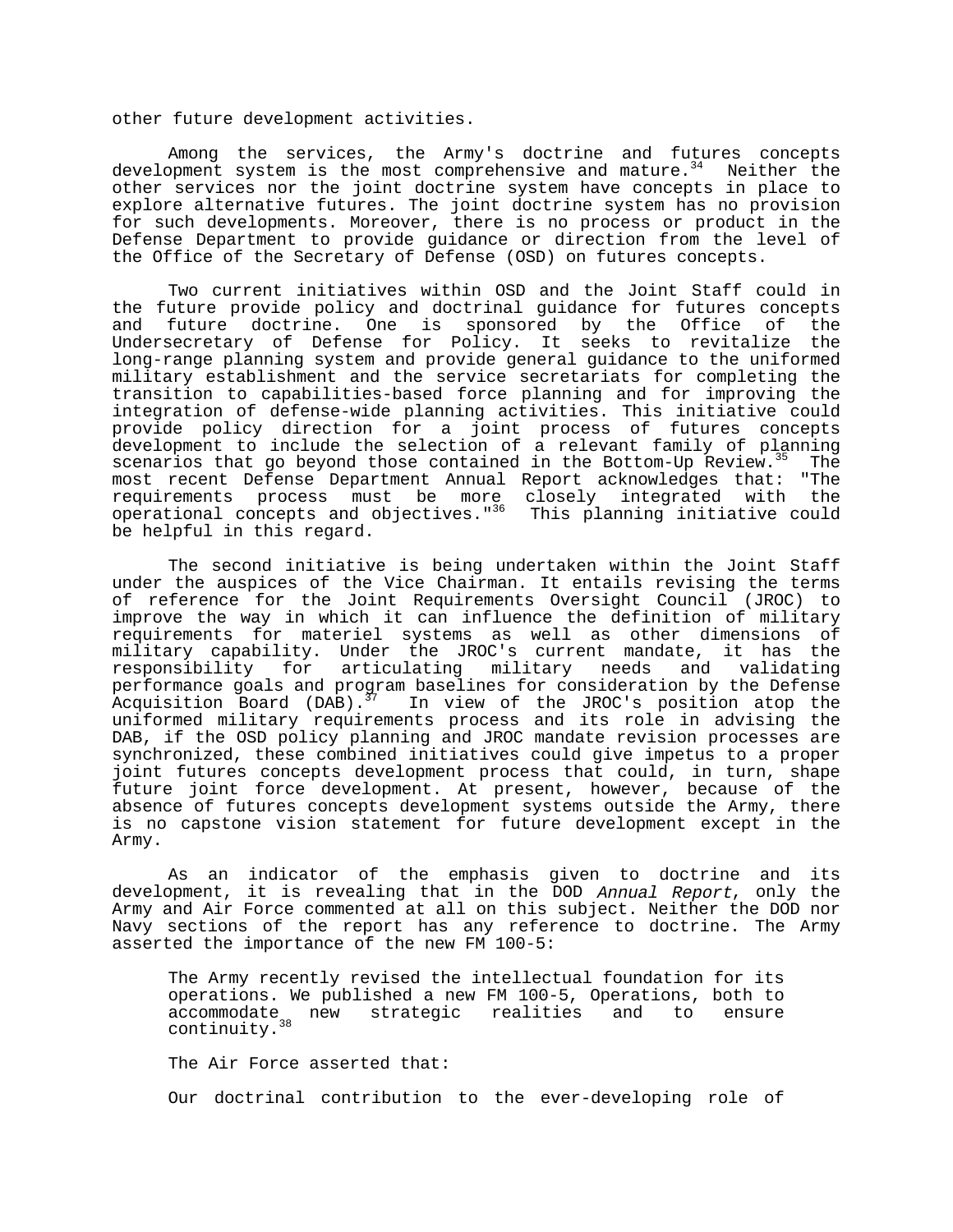aerospace power in recent joint operations is also important. For example, in theater air defense, we are studying the evolving aircraft, cruise missile, and ballistic missile threats....39

These comments reveal, as well, the context in which these two services typically view doctrine. The Army sees doctrine as a coherent set of broad guidelines that reach out to all aspects of the its operations. The Air Force at times views doctrine as an instrument for achieving specific purposes in specific functional areas, as well as asserting in the most general terms the role of "aerospace power" in military affairs.

Doctrine will have to be a central feature in any revolution in military affairs. A significant obstacle to such a revolution is the lack of any overarching OSD or joint vision statement or guidance for futures concepts. The discussion of force development will highlight the negative consequences that this creates for future force planning.

#### **Service and Joint Force Development Processes**.

Force development, as the term is used in this essay, comprises the design of organizations and materiel to accomplish combat and peacetime tasks. It is the function that creates the military potential needed to carry out the tasks. By contrast, training and leader development convert that potential into actual military capabilities.

Doctrine and futures concepts provide the sets of principles that guide the force development process. They distill and interpret the lessons of the past. They accommodate the central values and mores of national culture and the unique aspects of the services' operating environments. Futures concepts, in particular, posit alternatives for the future that merit detailed analysis and experimentation.

In the process of force development, doctrine and technology interact. Technology developed without the benefit of doctrine may serve no useful military purpose. Doctrine established without understanding the promise and limitations of technology cannot accomplish its principal purpose. The issue is not which comes first, but how they should relate to each other.

At this point in the post-cold war period, force development and the absolute size of the armed forces are, so to speak, under siege. It is difficult for the defense establishment to be persuasive about needed new capabilities with the Soviet threat gone. Similarly, the defense structure and its funding have become the principal source of resources in Government-wide budget and deficit reduction initiatives and "reinvestment" programs. Development of future forces under these circumstances encounters obstacles that are the most severe that they have been since the end of World War II.

It is, of course, entirely appropriate to insist that the proponents of new capabilities make their case. It is also obviously essential to assure the vitality of the American economy now and for the future. Nevertheless, while reducing defense budgets and downsizing and reshaping forces are essential, there is a lesson concerning the size and composition of the armed forces that should be appreciated when contemplating future force development. In this tumultuous period of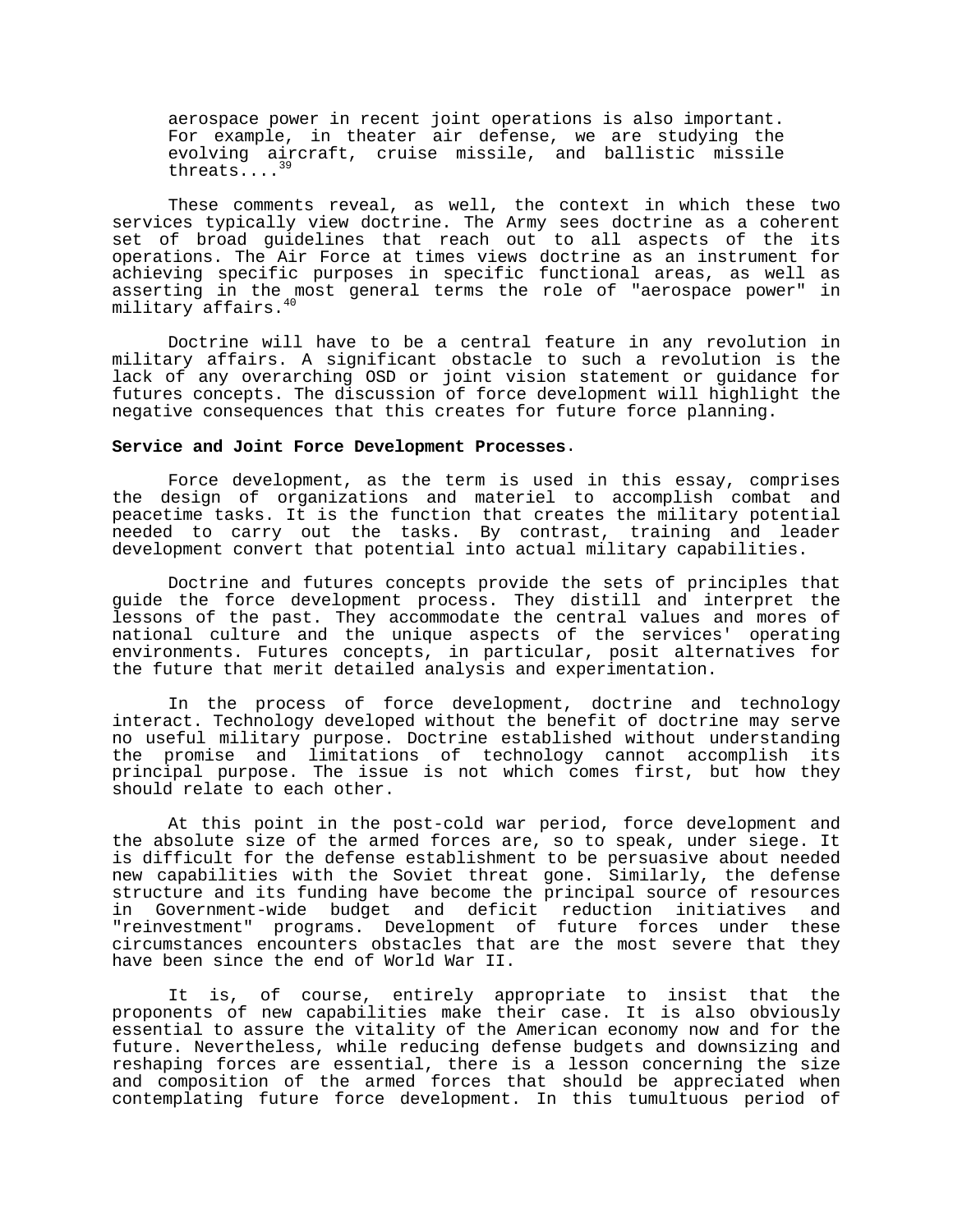global instability and uncertainty, it is especially important for the U.S. Armed Forces to have a robust capability to cope with unanticipated but definable challenges in combat and noncombat situations.

Individual units must be versatile enough to adapt to a range of potential types of employment against a wide variety of adversaries- including a potential peer competitor at some point in the next century. Forces developed for the challenging period ahead cannot be expected to succeed if they are designed as lean organizations specialized to perform a single task or a small set of tasks against a small and defined set of potential adversaries. Forces in being today were designed during the height of the cold war. Because their organizational designs and materiel were inherently robust and versatile, they can with little difficulty adapt to post-cold war challenges. Operation DESERT STORM provides the most obvious evidence.

In assessing current force development efforts, two "lessons" from the Persian Gulf War and more recent exercises have seminal importance. These are the lessons of precision in the attack of distant targets on land, and of simultaneous operations throughout the battle area.

In the area of precision, some of the lessons are almost too obvious. If a target can be located, it can be destroyed at relatively low risk to our own attack forces with a very high level of confidence. Attack means include manned aircraft and stand-off missiles launched from land, sea, or airborne platforms. The probabilities are very high for penetrating enemy defenses, definitively locating a previously identified target, delivering the lethal or nonlethal "warhead" where and when it is needed, achieving the desired end state (destruction, suppression, immobilization), and recovering the attacking force with little or no damage or casualties.

Not as obvious in the lessons of precision attack are three major unresolved issues. These are the nature and location of the real intended target, the timing of the attack, and limiting unwanted "collateral" damage.

Not all targets are what they appear. Some prime targets are not obvious, not easy to distinguish from areas of little or no value. It remains much easier to hit what can be seen than it is to be sure what it is that is seen or actually has been hit.

Even if the target is indeed what it appears to be, it matters when it is attacked. Some targets have values that vary over time. Destroying an empty building may be useful but not as useful as destroying it and the function it performs when that best assists our forces to achieve important objectives. The destruction of some targets will only have the desired effect within relatively narrow time limits. At this point in service and joint force development, we have perfected neither a method for determining the optimal time for attack nor the mechanisms to utilize fully all available capabilities of all services and allies at that time.

The issue of unwanted collateral damage continues to be serious in spite of the significant increases in accuracy of many of our latest warheads. As a consequence, the relative efficiency of long-range stand-off attack may be inappropriate in important cases, possibly necessitating foregoing the attack altogether. The cases of aircraft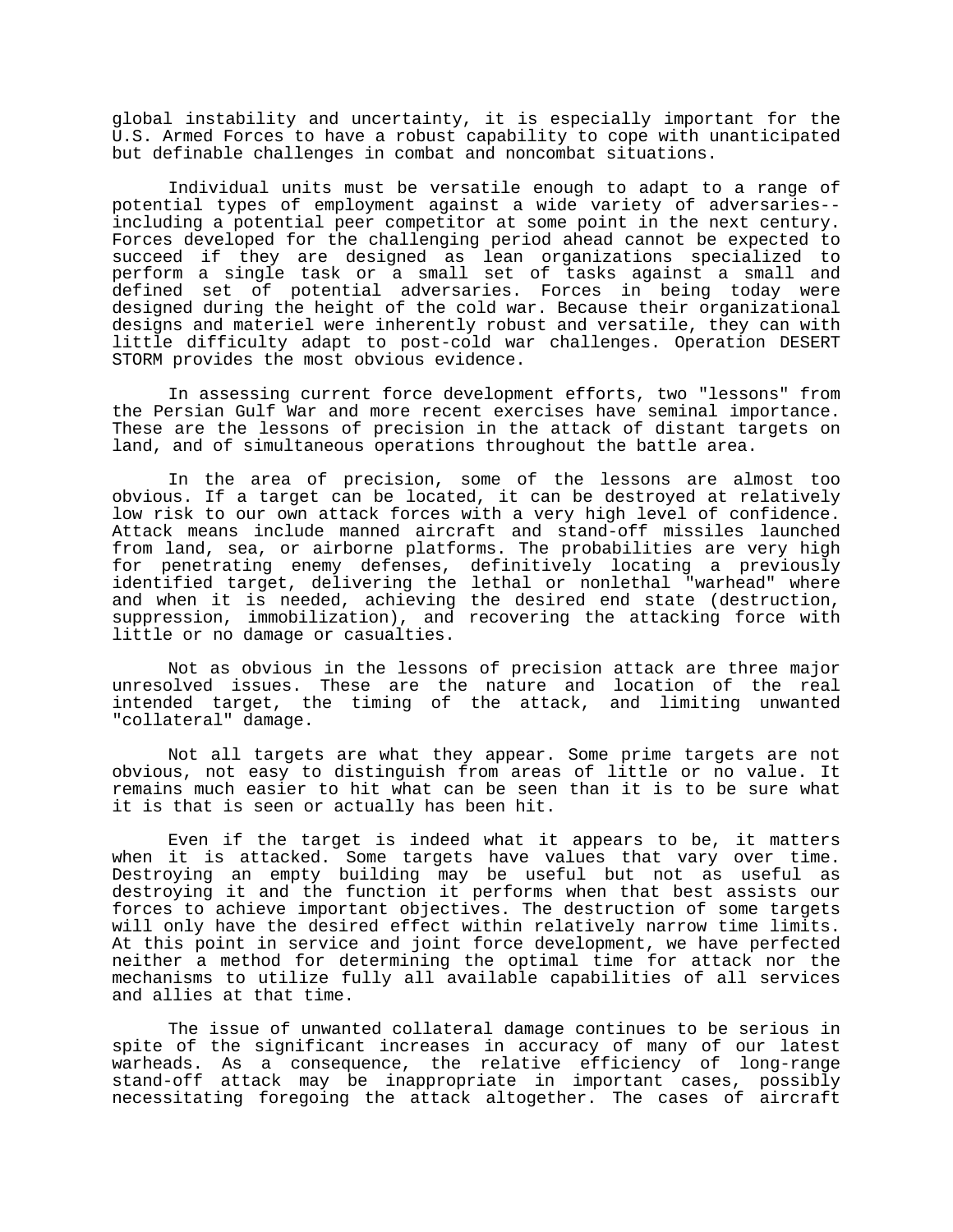placed next to archaeological monuments and difficulties of destroying objects such as bridges located in populated areas are illustrative.

These three issues are likely to characterize the precision attack task for the foreseeable future and, therefore, should be taken into account by future force development initiatives.

In the area of simultaneous operations, it is now possible to operate in depth to attack key combat functions and their control and support means in a way that can achieve the end state without the need for a prolonged sequence of close operations. When combined with the effects of precision, simultaneity can substantially shorten the length and costs associated with campaigns on land, facilitating an early and favorable conclusion of hostilities.

The major issues concerning simultaneity appear to be controlling information and intelligence, and synchronizing the operations of all force providers. The major force development initiatives in the Army center on the first of these issues. The Army is striving for near perfect distributed situational awareness through the proliferation of digital data processing capabilities in its principal combat platforms. It is also seeking to ensure it has near perfect intelligence and information provided to all who can use it in near real time, while denying the same to the adversary and even actively deceiving the adversary with false information. In both cases, the Army has in place the basic doctrinal principles in the new FM 100-5 to begin to master these two issues. It also is completing a new futures concept, as mentioned above, to develop further these and other areas to achieve "full-dimensional operations."41

These Army initiatives are typical of the force development process. Each service has derived parochial lessons from combat against Iraq. There is no joint mechanism to enforce a doctrinal basis for moderating this normal but inefficient parochialism. Neither is there joint future force development guidance that addresses these and other basic questions of military affairs.

There is no guidance on the degree of robustness needed, much less how to achieve it. Rather, there is ample guidance and forced budget cuts on programs that originally were focused on the Soviet Union. The exception to this rule is triggered when the civilian industrial base appears in jeopardy, but not when combat functions could be at risk if optimistic estimates of the future $42$  prove invalid. The operating assumption is that "overlap" is unnecessary, except possibly in the case of the nuclear triad.

Service operating environments are vital in developing guidance for future force development. If future operations are assessed to be essentially comprised of precise target attack and destruction or neutralization (best rationalized in air and sea cultures), then the other functions in war and peace will pay the bills. At the other extreme, if future military operations are assessed as requiring largely humanitarian and other assistance to civil authorities and peace keeping operations, sophisticated air and sea precision attack forces become irrelevant, as do forces that project combat power (rather than noncombat assistance) from the sea.

Current processes and guidance provide no alternative to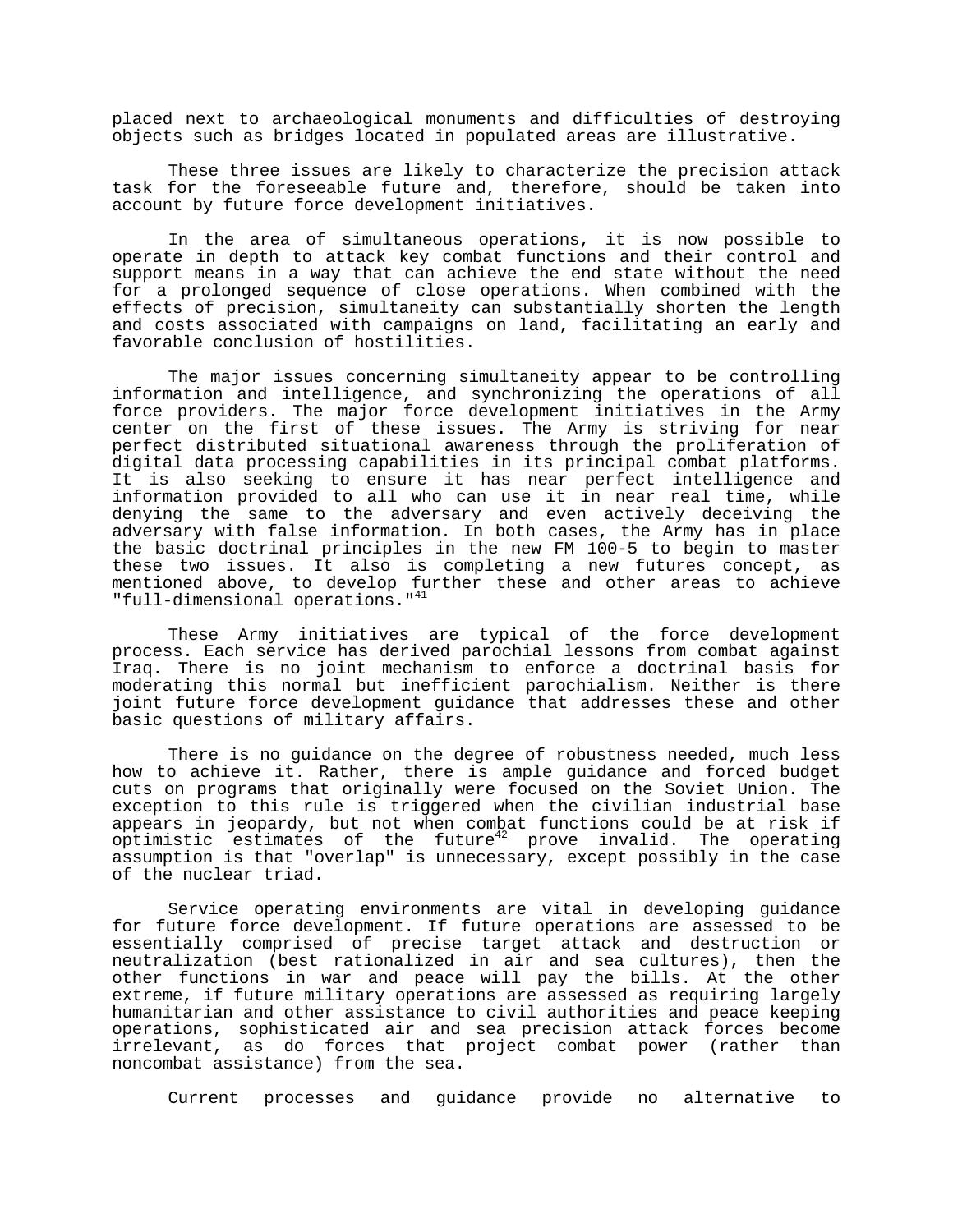independent and uncoordinated service force development activities moderated at the last stage in the development process by the DAB, JROC, and political budget pressures. In technical fields there is, on the other hand, perhaps too much detailed near-term technical development guidance. Even a cursory review of the DOD Annual Report, the latest congressional authorization and appropriation bills, and the latest OSD program and budget guidance will adequately illustrate this conclusion. For longer-term science and technology developments, after casting aside the previous Administration's strategy and technology thrusts, the current Administration has not yet developed a replacement.<sup>43</sup>

A disciplined long-range planning process that included a range of plausible (even if currently improbable) scenarios, and guidance for developing futures concepts and future doctrine, would be the first step in the establishment of a long overdue joint force development process.

# **Service and Joint Training and Leader Development**.

Service training is continuous, intense, and expensive. Joint training is episodic and expensive. Neither service nor joint peacetime training adequately prepares forces for future contingencies. At the nexus of ideas and actions in this major area of military affairs are doctrine, which is adequate, and funding priorities, which are inappropriate.

Services typically approach joint training as a necessity to be addressed after the fundamental service core competencies at individual and unit levels have been achieved. In the Army, the mission essential tasks that guide each unit typically ignore or inadequately stipulate the requirements for integrating the unit into a joint or combined formation. The notable exceptions, of course, are Army airborne units and their habitually associated Air Force airlift units. Even in the most sophisticated and intense training environments, the National Training Center and the Battle Command Training Program in the Army's case, joint dimensions such as air-ground integration are underdeveloped and underutilized.

The traditional Defense Department budget and program practices have left largely to the individual services the establishment of training priorities and funding. The standard auditing mechanism consists of self-reported readiness indicators that remain service-specific. Absent are indicators of the achievement of joint training objectives which can be derived from joint doctrine.

To be sure, the provisions of the Goldwater-Nichols Act have enabled joint commanders to establish readiness and capability objectives for their assigned service forces. However, the services control the allocation of the overwhelming majority of training funds and determine training standards. There is no institutional, procedural link between joint doctrine, joint command requirements, and allocation of funds across and within services to support training.

Leader development is predominantly a service function, although it also is affected by the Goldwater-Nichols Act. Services correctly view leader development as the most important function for ensuring near-term success in combat and for properly shaping the forces of the future. Leaders are the services' most important legacies from generation to generation.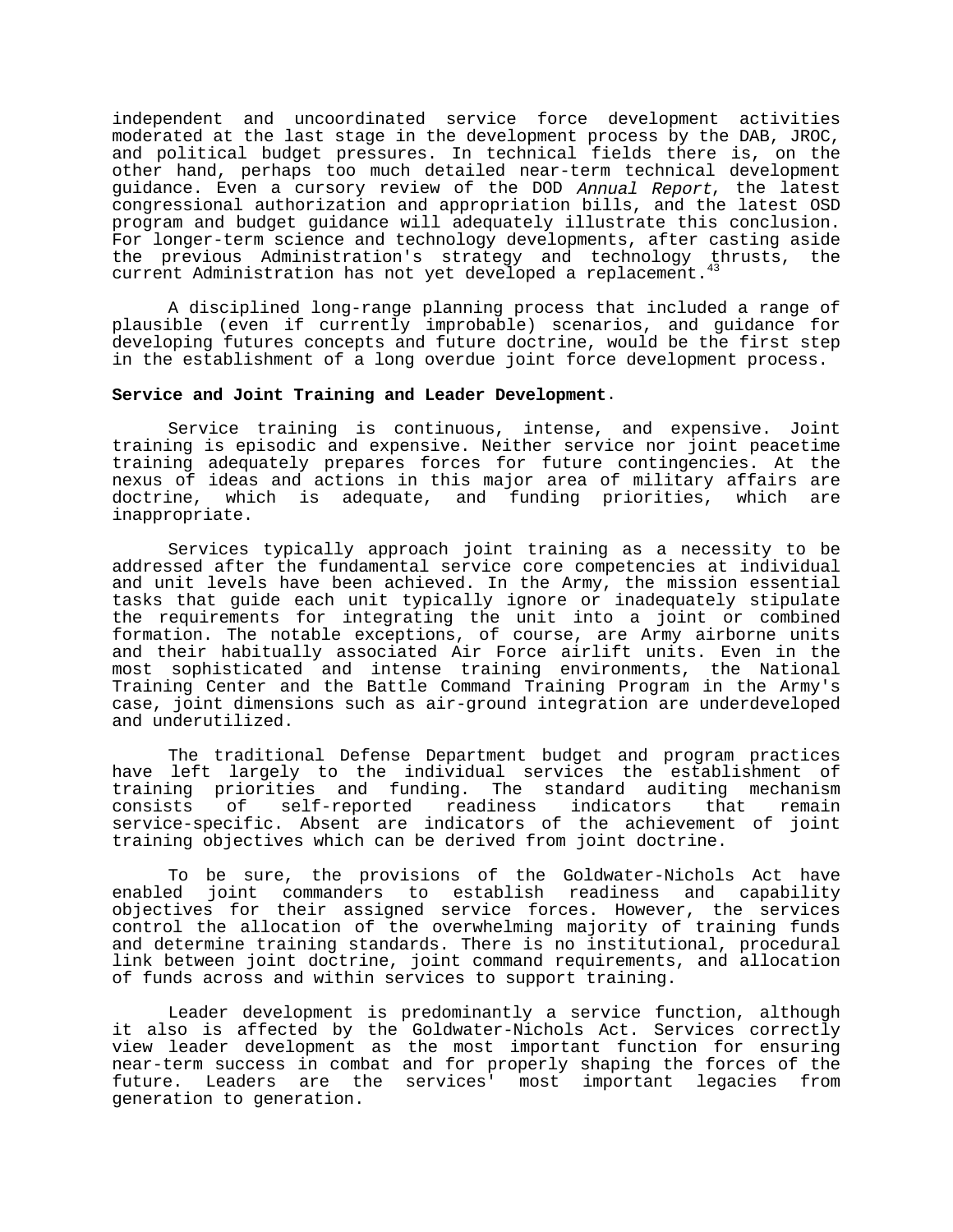In their programs of formal leader education and training,<br>development through successive operational assignments, and through successive operational assignments, and encouragement of individual self-development, the services adopt priorities that mirror their training priorities. The highest priority is accorded to developing the basic service and specialty core competencies. These basic leader development building blocks include solid acculturation in the unique service operating environment. The joint dimension of leader development becomes an added element, not an inherent element, in leader development programs.

As a result of the Goldwater-Nichols Act, much more intrusive joint requirements are placed on the formal education and promotion systems. Nevertheless, as in the case of joint training, the preponderance of guidance and funding for leader development programs rests with the services without overarching joint guidance. There are no institutional, procedural links between joint doctrine, the substance of leader development programs, and the amount and priority of funding for the preponderance of the functions that remain within the services.

The major point in this assessment of the joint dimensions of training and leader development programs is not that they should be taken from the services. It is, rather, that the services should be given better guidance to make these joint dimensions integral to leader development and training rather than the thin veneer that they are today. As simulations assume a greater proportion of training and leader development programs, it may become easier to integrate joint dimensions. However, without adequate joint guidance for futures concepts and force development, this major area of military affairs will continue to be underdeveloped. It will not produce the maximum joint combat capability from the potential of all the services' unit designs and materiel.

## **Service, Joint, and OSD Programming and Budgeting**.

By contrast to other major areas of military affairs, there is no lack of guidance to the entire defense community for budget and program formulation. In this area the guidance ranges from general priorities in functional areas to specific directions for individual items.

The formal Defense Department Planning, Programming, and Budgeting System (PPBS),  $^{44}$  and the day-to-day practices that give it life, have two characteristics that inhibit a true revolution in military affairs. The first is the lack of an institutional, procedural link to joint doctrine. The second is the prevalence of threat-oriented marginal analysis.

To be sure, the principal guidance documents and procedures relate all elements of national military power to strategy and policy and include all relevant participants. Because funds are never adequate to provide for all needed military capabilities, PPBS does establish priorities that transcend the services. Moreover, to a significant degree, operational concepts and joint doctrine have a role in selected functional areas, particularly within individual parts of the research and development bureaucracy.

What is absent in PPBS is an overall joint doctrinal template by which to rationalize current programs, including acquisition. Similarly,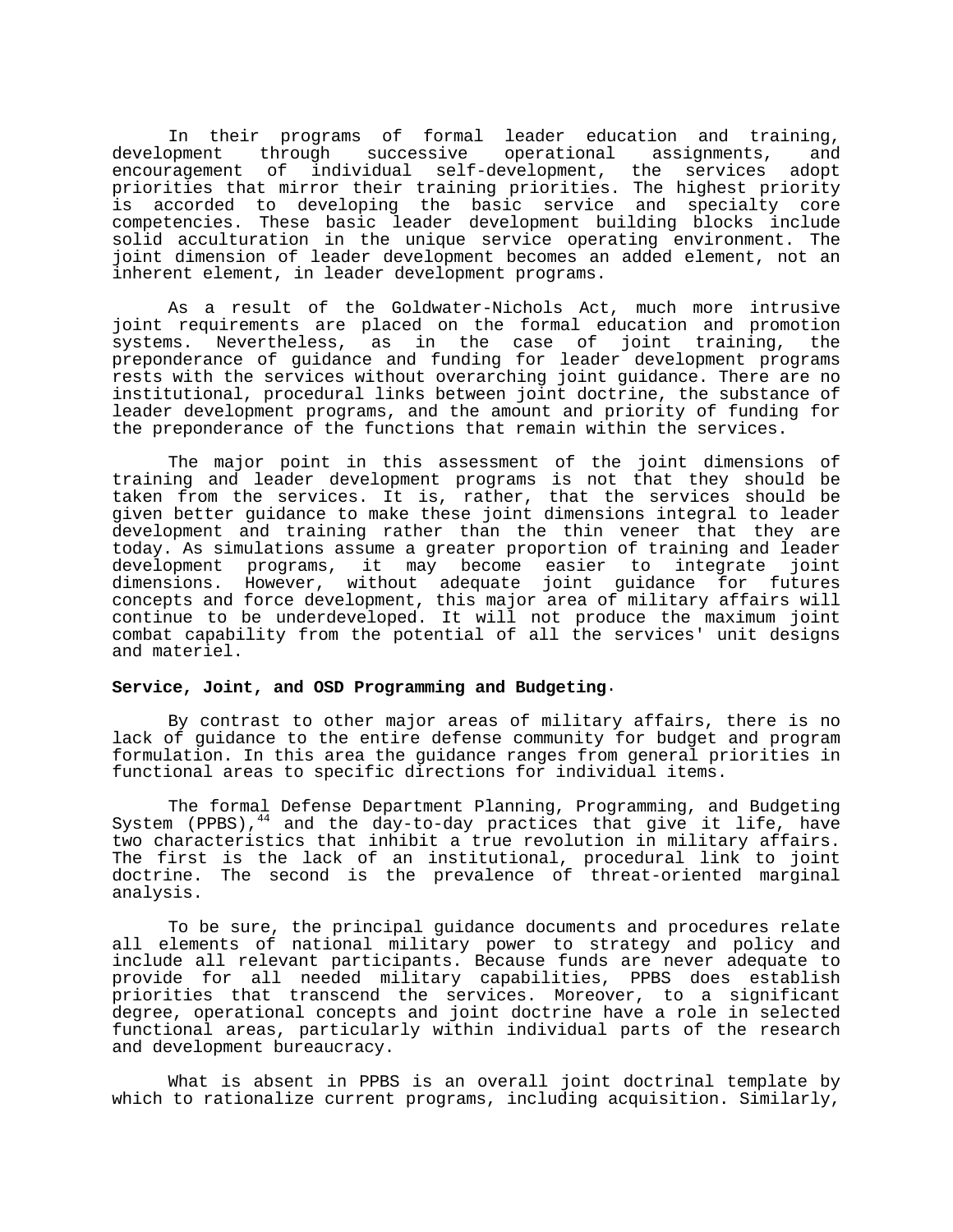there is no joint futures concept or force development vision by which to rationalize research and development. No procedure is in existence that would permit developing joint doctrinal measures of merit for examining the sufficiency of funding within and across functional areas, or within and across the services and defense agencies. Because there is no joint futures concept, a number of attempts at overarching guidance such as the "science and technology thrusts" have been developed.<sup>45</sup> While these provide direction for selected areas considered of high value by OSD, they are neither comprehensive nor helpful in establishing priorities between current and future capabilities, between services, or within services.

The second obstacle, threat-based marginal analysis, may be removed if the changes in long-range planning under consideration by the Undersecretary of Defense for Policy<sup>46</sup> are put in place. The problems that the old procedure creates are an inability to find a suitable substitute for the Soviet threat to use in research and analysis, and an inability to develop options that consider trade-offs between functional areas and services. If PPBS indeed completes the transition to capabilities-based force planning and a joint futures concept is developed, analysis and decision making based on and rationalized by joint doctrine and joint concepts would be possible.

### **CONCLUDING OBSERVATIONS**

Returning to the opening refrain, whither goes the revolution in military affairs? The short answer is that there is more evolution than revolution in evidence.

The tables below provide an impressionistic summary of the author's assessment of the current and potential future processes of change in the three major areas of military affairs. The assessment relates to the armed forces as a whole.  $**PRE**$ 

| <b>MAJOR AREA</b> |              | <b>REVOLUTION</b> | <b>EVOLUTION</b> | CONTINUITY |  |
|-------------------|--------------|-------------------|------------------|------------|--|
| Training          | Force Design |                   |                  |            |  |
| Resources         |              |                   |                  |            |  |

## **Table 1. 1994 Assessment**

------------------------------------------------------------------------

| <b>MAJOR AREA</b> | <b>REVOLUTION</b> | <b>EVOLUTION</b> | CONTINUITY |
|-------------------|-------------------|------------------|------------|
| Force Design      | Χ                 |                  |            |
| Training          | Х                 |                  |            |
| Resources         |                   | X                |            |

### **Table 2. Future Potential**

------------------------------------------------------------------------

</pre>

Clearly there are elements in all the services that will have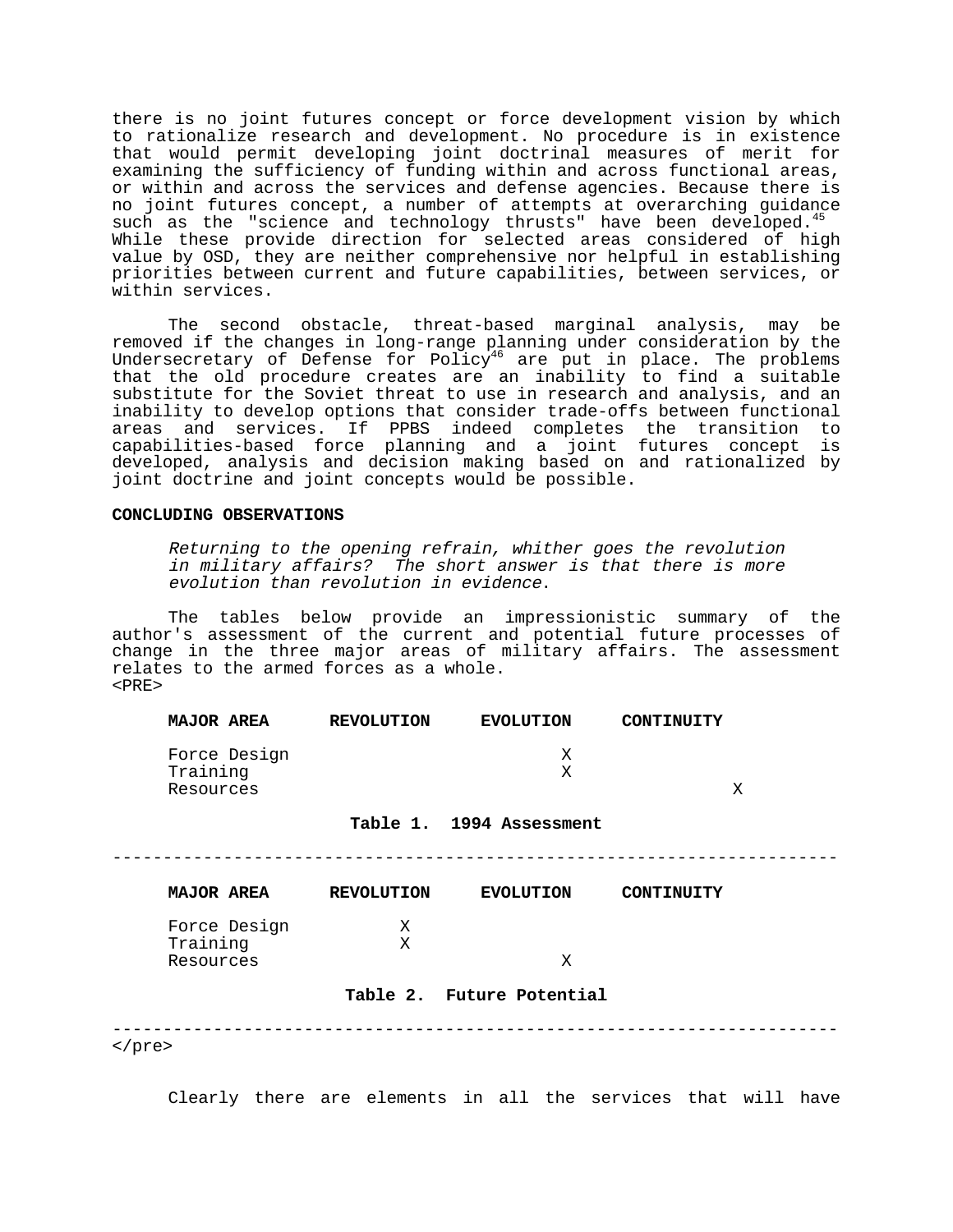profiles that differ significantly from this overall assessment. For instance, revolutionary change is possible within this decade in the manner of conducting close operations in high-intensity warfare if the Army experiments currently underway to "digitize" succeed. Similarly, if current initiatives to improve the timeliness and precision of the attack of distant high value targets on land succeed, the resulting synergy between deep and close operations can significantly enhance the effectiveness and speed of theater campaigns. In the main, for the armed forces of the United States, there is no obvious revolution in military affairs on the horizon of the sort that resulted from the introduction of the internal combustion engine or nuclear weapons. What revolutions there may be are more akin to the introduction of "stealth" which resulted in a significant improvement in a few battlefield functions, but hardly revolutionized warfare.

Focusing on the major defense areas, revolution in doctrine will be possible only to the extent that significantly different futures concepts or their equivalent drive the process. There are no such revolutionary concepts, service-unique or joint, in existence or under development. The revolution, if it occurs, will be in the processes for developing futures concepts within the defense establishment. The introduction of concepts- based planning with policy direction from OSD and force development directly linked to doctrine and concepts could produce a revolution within, perhaps, a decade.

In the area of force design, revolution is possible provided current initiatives to use distributed simulations expand within and across services and are stimulated by truly innovative futures concepts. The slow part of the process will, of necessity, be the field testing phase. For complex organizations and materiel systems, this phase will remain unavoidable regardless of how revolutionary the design phase becomes.

In the area of training and leader development, revolution is clearly possible. This will require the correct mix of joint and service-unique elements, distributed simulations and field exercises. Taken together, the revolutionary potentials that exist in force design and training and leader development open the possibility for much more rapid improvements in the American way of war than at any time in the past. Whereas it took a generation to reshape the forces following Vietnam, it could take perhaps half that time in the future to effect a comparable renaissance.

Turning to resources, there is no alternative to evolution as the upper limit to change. It is simply impossible to terminate activities overnight. Moreover, however revolutionary the process of change becomes at the design end, it will be necessary to maintain current capabilities in being until a transition can be effected. The armed forces are likely to remain too small to permit rapid major transformations that significantly decrease near-term readiness.

History alone will judge what it means to have a revolution in military affairs. The uncertainties that have always surrounded warfare have a profound effect on the military profession, inclining it to conservatism, setting evolution as the normal upper limit of the rate of change. That characteristic is likely to remain central to the profession.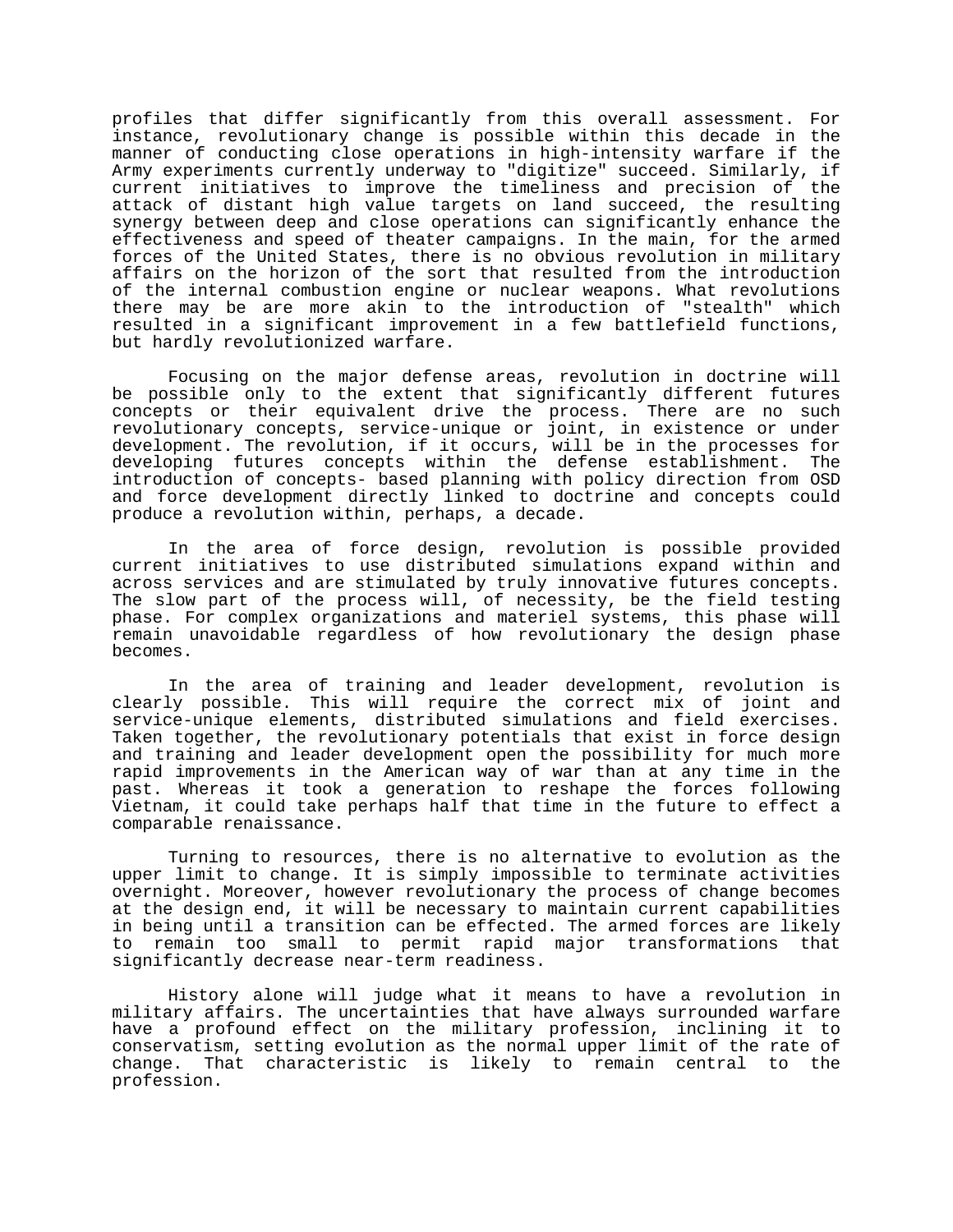### **Notes:**

1. AirLand Battle first appeared in its entirety in the 1982 edition of FM 100-5. See: Headquarters, Department of the Army, Field Manual 100-5, *Operations*, Washington, DC: U. S. Government Printing Office, August 20, 1982. This edition replaced the first post-Vietnam edition published on July 1, 1976. The 1976 edition reflected the beginning of a process of doctrine revitalization and embraced a concept known widely as the Active Defense which stressed maximizing firepower and tailoring forces for maneuver. By contrast, AirLand Battle stressed the tenets of agility, initiative, depth, and synchronization- emphasizing the employment of these interrelated aspects of combat to maximize the ability of the force to win.

2. A central part of the Army's post-Vietnam reorganization and renaissance was the creation of the Training and Doctrine Command. This organization became the principal agent for developing the Army's combat capabilities and preparing the Army for war, as well as being its architect for the future. For a description of the organization and its central role see: John L. Romjue, Susan Canedy, and Anne W. Chapman, Prepare the Army for War: A Historical Overview of the Army Training and Doctrine Command, 1973-1993, Fort Monroe, VA: Office of the Command Historian, U.S. Army Training and Doctrine Command, 1993.

3. Headquarters, Department of the Army, Field Manual 100-5, Operations, Washington, DC: U.S. Government Printing Office, June 14, 1993.

4. Office of the Chairman, Joint Chiefs of Staff, Joint Pub 1, Joint Warfare of the US Armed Forces, Washington, DC: National Defense University Press, November 11, 1991, pp. 5, 6.

5. In thinking about changing military institutions under conditions of uncertainty and instability, it is inspiring to recall the Army's transition to the nuclear age. See: Maxwell D. Taylor, The Uncertain Trumpet, New York: Harper & Brothers, 1960.

6. These are widely held perceptions among experts and attentive publics.

7. While we should not overstate the case, especially in light of the October 1993 combat losses in Somalia and the early 1994 appreciation of how difficult combat on the Korean Peninsula could be, DESERT STORM is likely to remain a powerful model for shaping expectations.

8. Les Aspin, Secretary of Defense, Report on the Bottom-Up Review, Washington, DC: Department of Defense, October 1993.

9. It is important to acknowledge that the plans put in place at the end of the Bush administration, including the Base Force, had already made the transition to regional conflict scenarios. See: Lorna S. Jaffe, The Development of the Base Force, 1989-1992, Washington, DC: Joint History Office, Office of the Chairman of the Joint Chiefs of Staff, July 1993.

10. The shift within the military services from threat-based to capabilities-based forces is well underway. While this is the reality,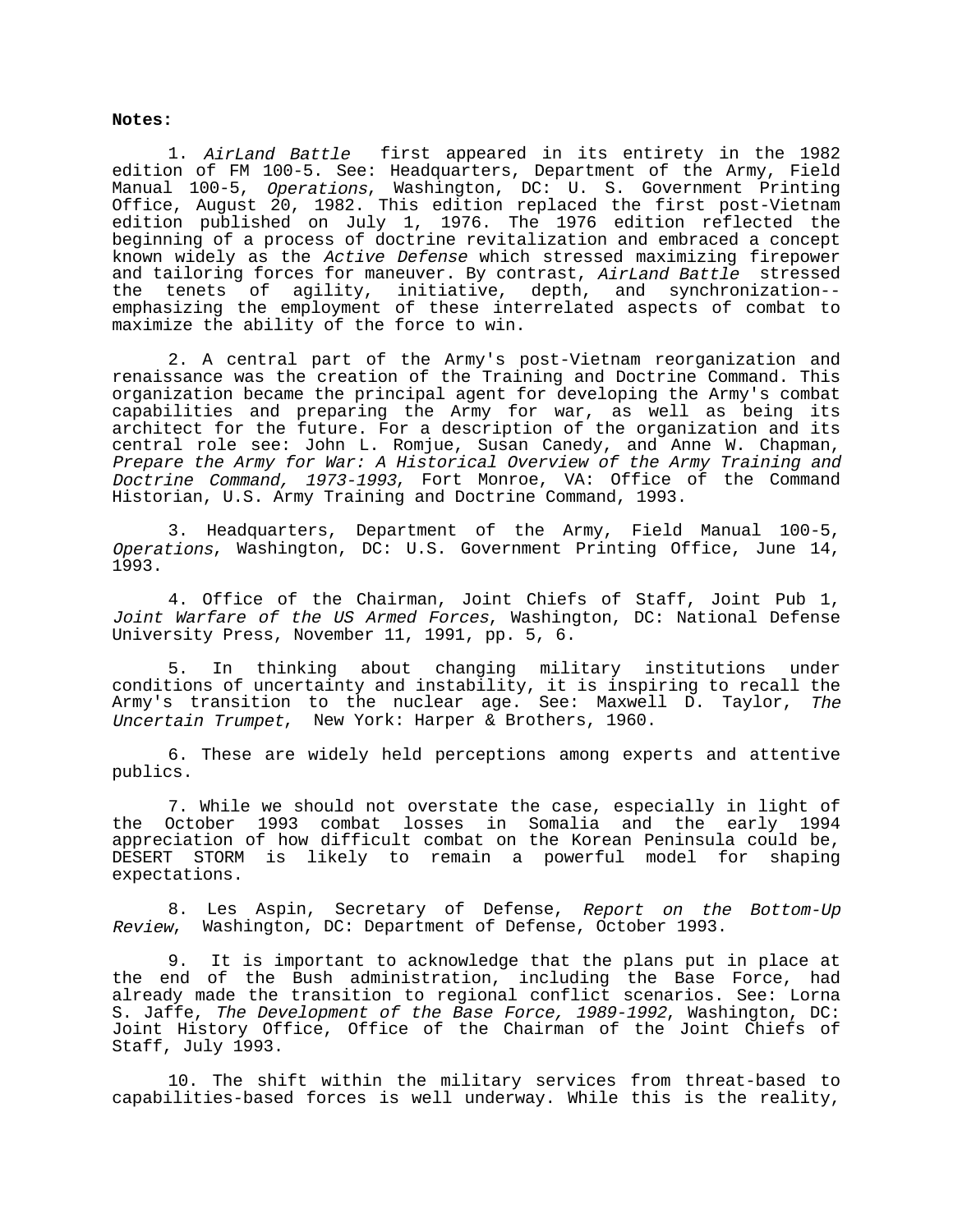it was not reflected in the rationales and scenarios of the Bottom-Up Review. Many participants in national security decision making and resource allocation processes hold to the obsolete threat-based paradigm.

11. While habitual association and intensive training of joint and combined forces should be the norm, the U. S. armed forces should be flexible and versatile enough to permit effective integration of unfamiliar units. It is prudent to plan for a range of potential coalition warfare and peacetime operations in the future at least as challenging as the wide array present in this early post-cold war period.

12. "Be, ... all that you can be, ...."

13. The Goldwater-Nichols Department of Defense Reorganization Act of 1986 (10 USC 161 et. seq. PL 99-433).

14. These data are excerpted from a graphic status report of the Joint Publication System, dated March 31, 1994, Joint Staff J-7.

15. Ibid.

16. In 1992, a draft of a proposed manual on this subject received extensive reviews by experts inside and outside the defense establishment. No further work has been undertaken on this topic since that time.

17. Office of the Chief of Staff, United States Air Force, Global Power, Global Reach, Washington, DC: Headquarters, Department of the Air Force, 1991.

18. FM 100-5, p. iv.

19. Office of the Chairman, The Joint Chiefs of Staff, Joint Pub 2-0, Joint Doctrine for Intelligence Support to Operations, Washington, DC: Joint Staff, October 12, 1993, p. iii.

20. Joint Pub 1.

21. The "lessons" in this case relate to those the Chairman himself believed to be clear. At that time, joint, combatant command, and service lessons learned assessment teams were far from finished with their work.

22. Department of Defense, The Conduct of the Persian Gulf War: Final Report to Congress Pursuant to Title V of The Persian Gulf Conflict Supplemental Authorization and Personnel Benefits Act of 1991 (Public Law 102-25), Washington, DC: Department of Defense, April 1992.

23. Representative Les Aspin, Chairman, and Representative William Dickinson, Ranking Republican, House Armed Services Committee, Defense for a New Era: Lessons of the Persian Gulf War, Washington, DC: U.S. Government Printing Office, 1992.

24. FM 100-5.

25. United States Army Training and Doctrine Command, TRADOC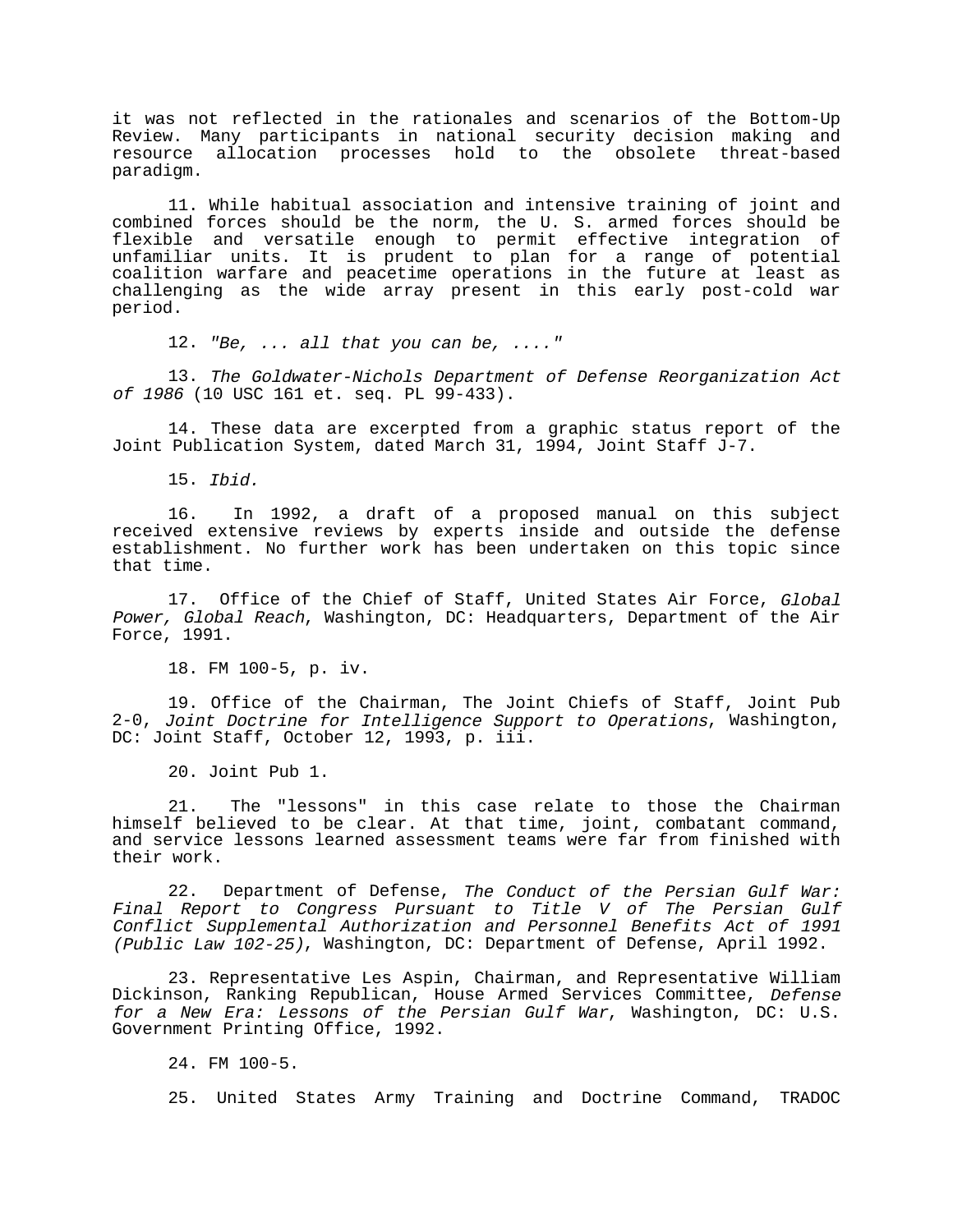Pamphlet 525-5, Airland Operations, Fort Monroe, VA: U.S. Army Training and Doctrine Command, August 1, 1991.

26. Brigadier General Robert H. Scales, Jr., DESERT STORM Study Project Director, Certain Victory: The US Army in the Gulf War, Washington, DC: Office of the Chief of Staff, United States Army, 1993.

27. General Gordon R. Sullivan and Lieutenant Colonel James M. Dubik, Land Warfare in the 21st Century, Carlisle Barracks, PA: Strategic Studies Institute, U.S. Army War College, February 1993. This monograph was presented at the U.S. Army War College's Fourth Annual Conference on Strategy in February 1993.

28. Office of the Chief of Staff, United States Air Force, Global Reach- Global Power, Washington, DC: Headquarters, Department of the Air Force, 1991.

29. Air Force Manual 1-1.

30. Thomas A. Keaney and Eliot A. Cohen, Gulf War Air Power Summary Report, Washington, DC: U.S. Government Printing Office, 1993. The full survey is a set of ten reports. See also: Eliot A. Cohen, "The Mystique of U.S. Air Power," Foreign Affairs, Vol. 73, No. 1, January/ February 1994, pp. 109-124.

31. Office of the Secretary of the Navy, ... From the Sea, Washington, DC: Headquarters, Department of the Navy, 1992.

32. For the period 1982-1990, the Army's futures concept was termed AirLand Battle-Future, and produced a family of studies that were helpful in refining FM 100-5, assisting in the production of the 1986 edition, and in shaping the subsequent futures concept, Airland Operations, that was published in 1991. See relevant notes, above.

33. TRADOC developed preliminary drafts of the new Pamphlet 525-5 early in 1994. A final version may be available after mid-year. The working title of this pamphlet is "Future Full-Dimensional Operations."

34. The Army disciplines and rationalizes its concepts and doctrine with all other areas of force shaping by a combination of the Training and Doctrine Command's Concept Based Requirements System and the Department of the Army's long-range planning process. The definitive documents for both processes are: U. S. Army Training and Doctrine Command, TRADOC Regulation 11-15, Concept-Based Requirements System, Fort Monroe, VA: U.S. Army Training and Doctrine Command, June 11, 1989 (currently under revision with the new version likely to be completed by  $mid-1994$ ; and U.S. Department of the Army, AR 1-1, Planning, Programming, Budgeting, and Execution System, Washington, DC: Department of the Army, January 30, 1994.

35. This effort, which is being undertaken by the Undersecretary's Policy Planning staff, is in its early stages and there are not yet any definitive documents that outline it.

36. Les Aspin, Secretary of Defense, Annual Report to the President and the Congress, Washington, DC: U.S. Government Printing Office, January 1994, p. 106.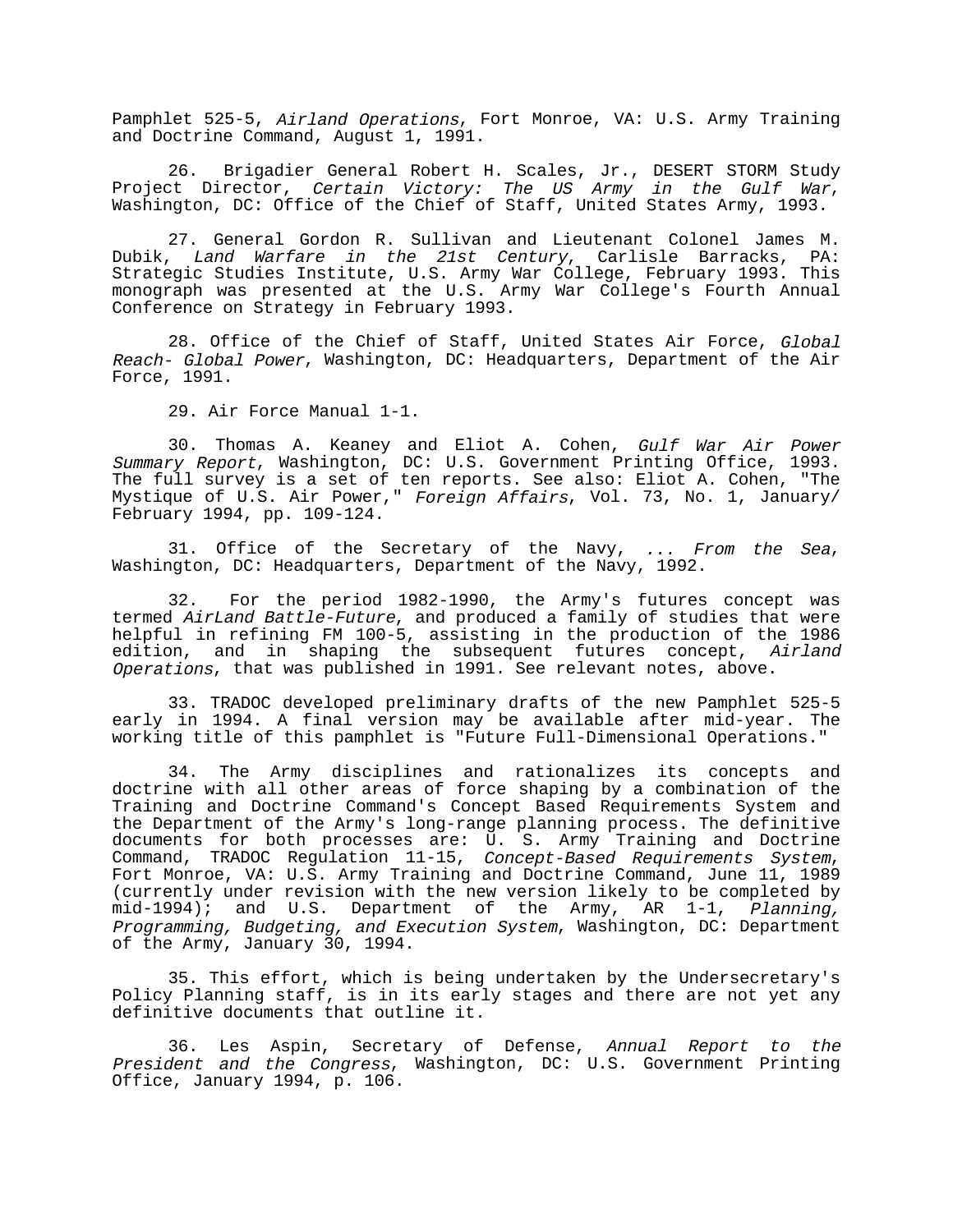37. The Chairman of the Joint Chiefs of Staff, CJCS Memorandum of Policy No. 7 (CJCS MOP 7): Joint Strategic Planning System (JSPS), Washington, DC: Chairman of the Joint Chiefs of Staff, January 30, 1990; including 1st Revision, March 17, 1993. This document is likely to be revised in due course as a consequence of changes underway in the Joint Requirements Oversight Council, inter alia.

38. Annual Report, p. 259.

39. Ibid., p. 281.

40. Air Force Manual 1-1 takes this broad view.

41. Forthcoming TRADOC Pamphlet 525-5.

42. Many critics, including this author, claim this is precisely the case with the Bottom-Up Review.

43. According to the Defense Department's Office of the Director of Research and Engineering, science and technology guidance for the longer term will be completed by mid-1994 and will be based on the Joint Staff's expression of essential future military capabilities.

44. Department of Defense, Department of Defense Directive 7045.14, Planning, Programming, and Budgeting System (PPBS), May 22, 1984; with Change 1, July 28, 1990; and Department of Defense Instruction 7045.7, Implementation of the Planning, Programming, and Budgeting System (PPBS), May 23, 1984; with Change 1, April 9, 1987, Washington, DC: Office of the Secretary of Defense. Each of the services maintains its own implementing directive. In the Army, it is AR 1-1.

45. As mentioned above, no new science and technology guidance document has yet been developed by the Clinton Defense Department. The section dealing with science and technology in the latest DOD Annual Report focuses mainly on the reorganizations within OSD and the Advanced Research Projects Agency. It leaves entirely unstated all but the basic policy directions such as the emphasis on dual-use technologies (those having both military and civilian applications). However, ample guidance remains in place from the previous administration and has been reflected in the services' research, development, and acquisition programs. The most mature and comprehensive of these service efforts is the Army's Science and Technology Master Plan. For FY 1994, see: Department of the Army, Army Science and Technology Master Plan, Fiscal Year 1994, Washington, DC: Office of the Assistant Secretary of the Army (RDA), November 1993.

46. As noted earlier, this is a recent initiative for which there are no public documents available. See: Aspin, Annual Report, p. 106.